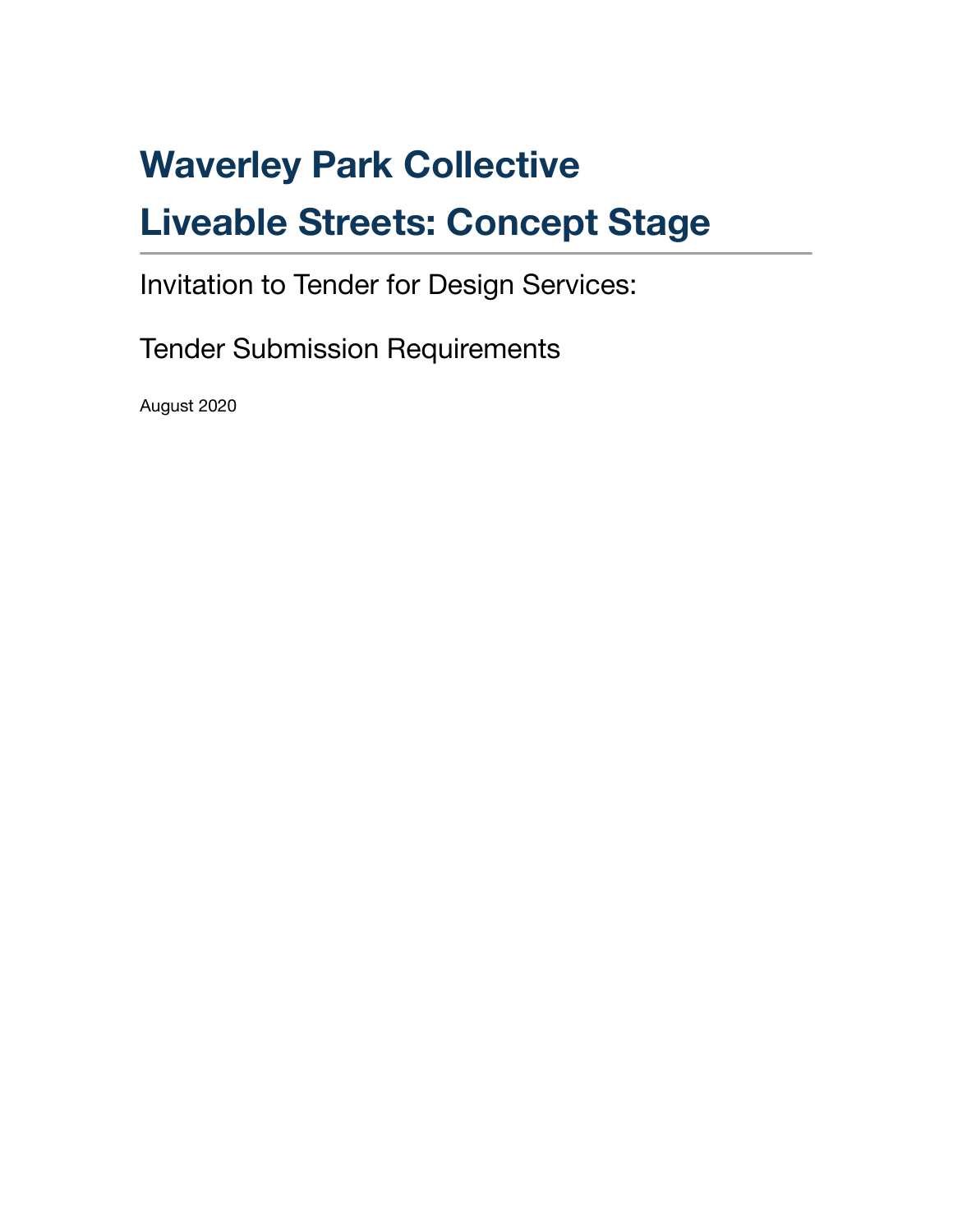# **About Waverley Park Collective**

Waverley Park is a residential community of families, friends and neighbours in Shawlands, on the Southside of Glasgow. It's a great wee area full of helpful people and friendly characters.

The Waverley Park Collective is a constituted community group of residents working together to improve the community. We are not a residents association or a community council and we do not have a statutory function.

We are just a group that shares an aim: to create and maintain a safe, clean and welcoming environment by ensuring the streets are safe and attractive for all ages and abilities to live, learn, and move.

Our Objectives to achieve that Aim are to:

- Find a permanent solution to long-standing concerns regarding the volume and speed of traffic, and to enable more active travel;
- Make the streets and shared lanes feel safe and attractive;
- Deliver events and activities that strengthen community spirit; and
- Drive forward community improvements alongside key stakeholders.

<https://www.waverleyparkcollective.org>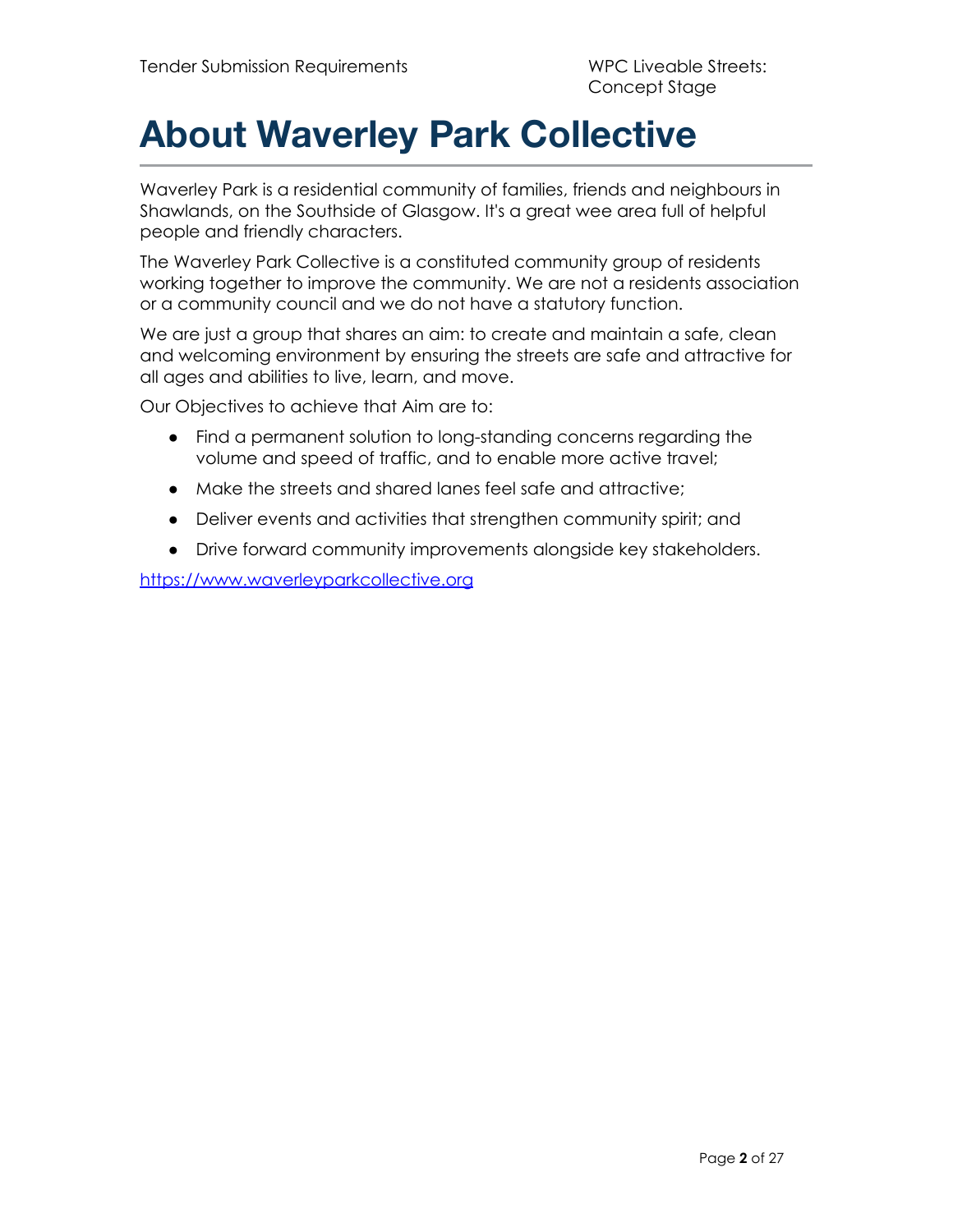#### **CONTENTS Purpose of this [document](#page-4-0) [4](#page-4-0)** [Contract](#page-5-0) Title [6](#page-5-0)4 [Contract](#page-5-1) Form [6](#page-5-1) [Contact](#page-5-2) Details [6](#page-5-2) [Tender](#page-5-3) pack [6](#page-5-3) **The Tender [Process](#page-6-0) [6](#page-6-0)** Tender [Timetable](#page-6-1) [7](#page-6-1) Submission document [requirements](#page-6-2) [7](#page-6-2) [General](#page-6-3) [7](#page-6-3) and 7 and 7 and 7 and 7 and 7 and 7 and 7 and 7 and 7 and 7 and 7 and 7 and 7 and 7 and 7 and 7 and 7 and 7 and 7 and 7 and 7 and 7 and 7 and 7 and 7 and 7 and 7 and 7 and 7 and 7 and 7 and 7 and 7 and 7 and 7 an [Format](#page-7-0) [8](#page-7-0) [Submission](#page-7-1) Structure [8](#page-7-1) [Submitting](#page-7-2) [8](#page-7-2) [Client](#page-8-0) Site Visit [9](#page-8-0) [Evaluation](#page-8-1) process [9](#page-8-1) Supplier [information](#page-8-2) and Exclusion Criteria (Parts A, B, E) [9](#page-8-2) [Selection](#page-8-3) Criteria (Part C) [9](#page-8-3) Price [Criteria](#page-10-0) (Part D) [11](#page-10-0) [Tenderer](#page-10-1) Contact [11](#page-10-1) General [Requirement](#page-10-2) for Suppliers [11](#page-10-2) and 11 and 11 and 11 and 11 and 11 and 11 and 11 and 11 and 11 and 11 and 11 and 11 and 11 and 11 and 11 and 11 and 11 and 11 and 11 and 11 and 12 and 12 and 12 and 12 and 12 and 12 and Consortia and [sub-contracting](#page-11-0) [12](#page-11-0) Tender [Questions](#page-11-1) [12](#page-11-1) **Part A – SUPPLIER [INFORMATION](#page-13-0) [13](#page-13-0) PART B – [EXCLUSION](#page-17-0) CRITERIA [17](#page-17-0) PART C – [SELECTION](#page-23-0) CRITERIA [23](#page-23-0) PART D – [PRICE](#page-25-0) [25](#page-25-0)** Priced Activity and Resource [Schedule](#page-25-1) [26](#page-25-1) [Tender](#page-25-2) Price [26](#page-25-2) **PART E – [DECLARATION](#page-26-0) [26](#page-26-0) [Contract](#page-26-1) [27](#page-26-1)** Contract Data 28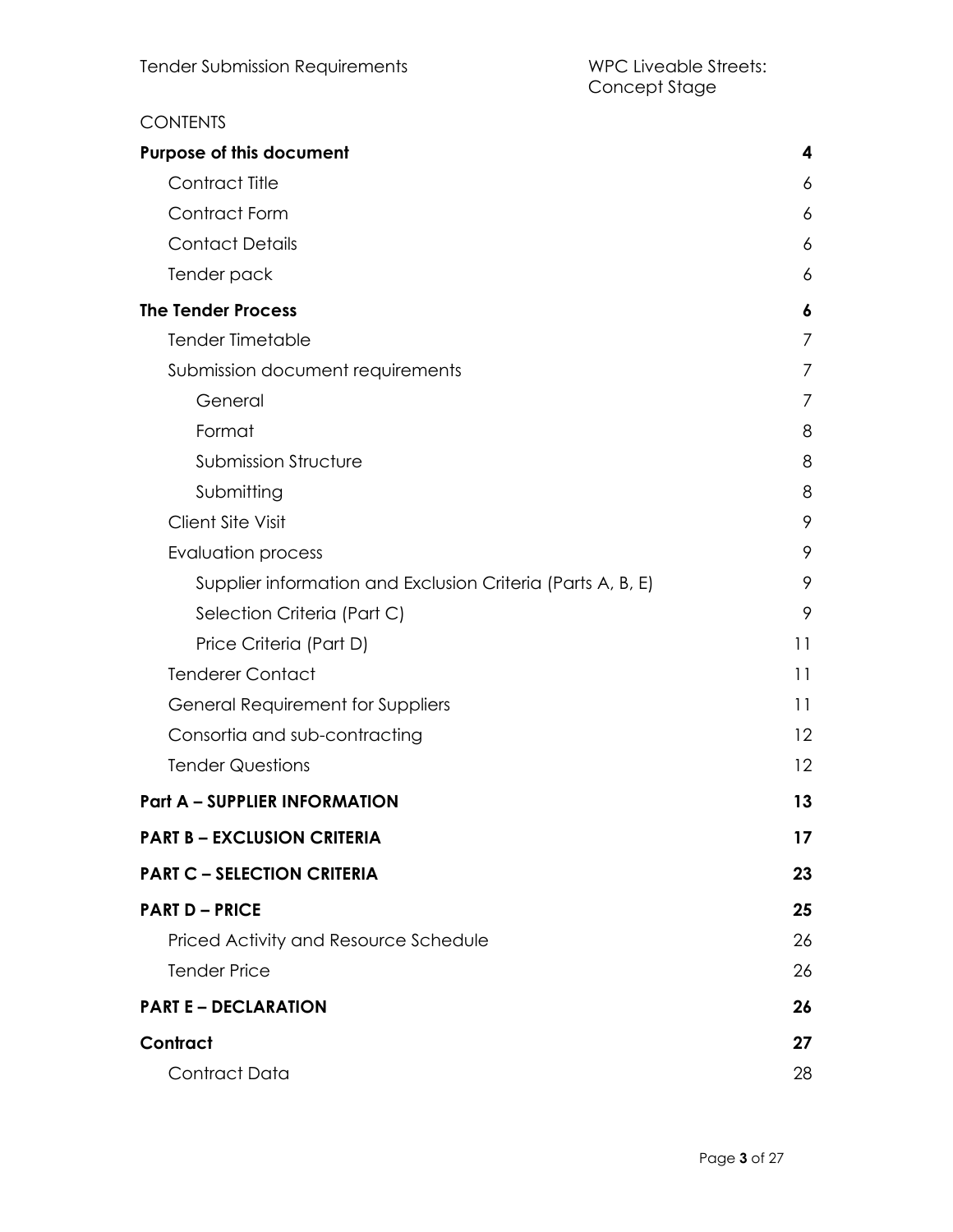The Consultant's Offer 31 The Employer's Acceptance 32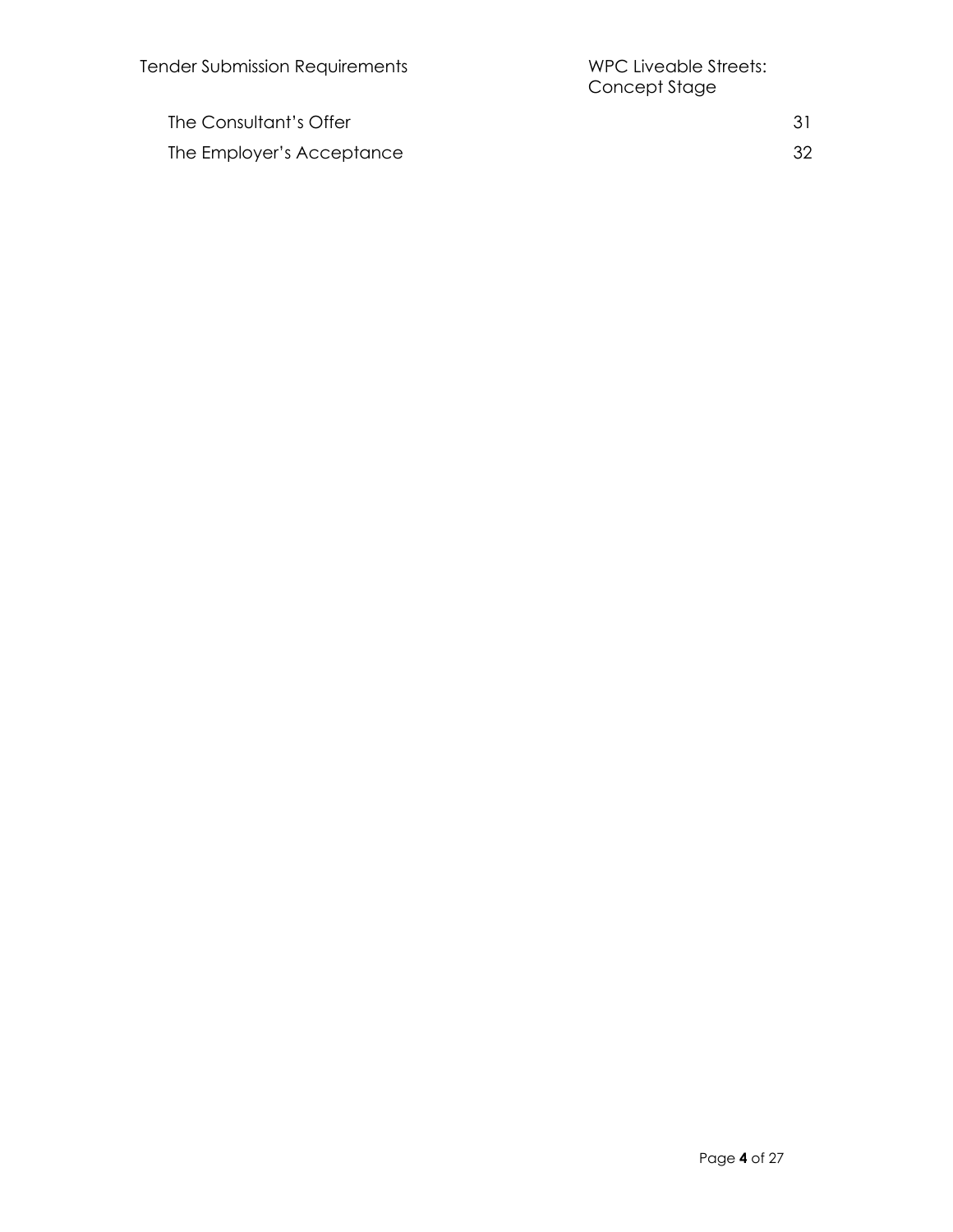# <span id="page-4-0"></span>1 Purpose of this document

- I. This Invitation to Tender (ITT) is issued to a shortlisted group of consultants in order to procure design services for the Waverley Park Collective (WPC) Liveable Streets project.
- II. The purpose of this ITT is to assist WPC to assess the quality of the applicants and their capacity to meet the requirements of the commission.
- III. The procurement process for this contract is following a single stage procedure in line with The Public Contracts (Scotland) Regulations 2012:
- IV. The tender pack has been issued to 5 shortlisted applicants. The award of the contract will be based on a combination of quality and price. WPC may hold clarification interviews with the prospective applicants.
- V. The tenderer with the highest compliant price/quality score will be appointed to deliver the services.
- VI. No information contained in this ITT or in any communication made between WPC and any Potential Provider in connection with this ITT shall be relied upon as constituting a contract, agreement or representation that any contract shall be offered in accordance with this ITT. WPC reserves the right to terminate the process at any time. Under no circumstances shall WPC incur any liability in respect of this ITT or any supporting documentation.
- VII. The information contained in this ITT and all other information made available at any time to the Applicants or their advisors by or on behalf of WPC is supplied on the basis that the Applicants will keep such information confidential at all times and that such information will be used only for the purpose of participating in the bidding for the this contract.
- VIII. No information contained in this ITT should be relied on, as a promise or representation as to the future intentions of WPC. WPC reserves the right to change the procurement process or any of the proposals or information in relation to the project, to reject any or all bids and to terminate discussion with any or all Applicants. WPC or any connected person shall not incur any liabilities in that respect.
- IX. WPC reserves the right not to follow up this ITT in any way or to withdraw from the procurement process and no expense incurred by any Applicant or its advisers in responding to this ITT and preparing tenders will be reimbursed. WPC reserves the right not to award a contract for any reason. WPC is not bound to accept the lowest offer(s) or tender(s).
- X. Direct or indirect canvassing of any Elected Member, public sector employee or agent by any Potential Provider concerning this requirement, or any attempt to procure information from any Elected Member, public sector employee or agent concerning this ITT may result in the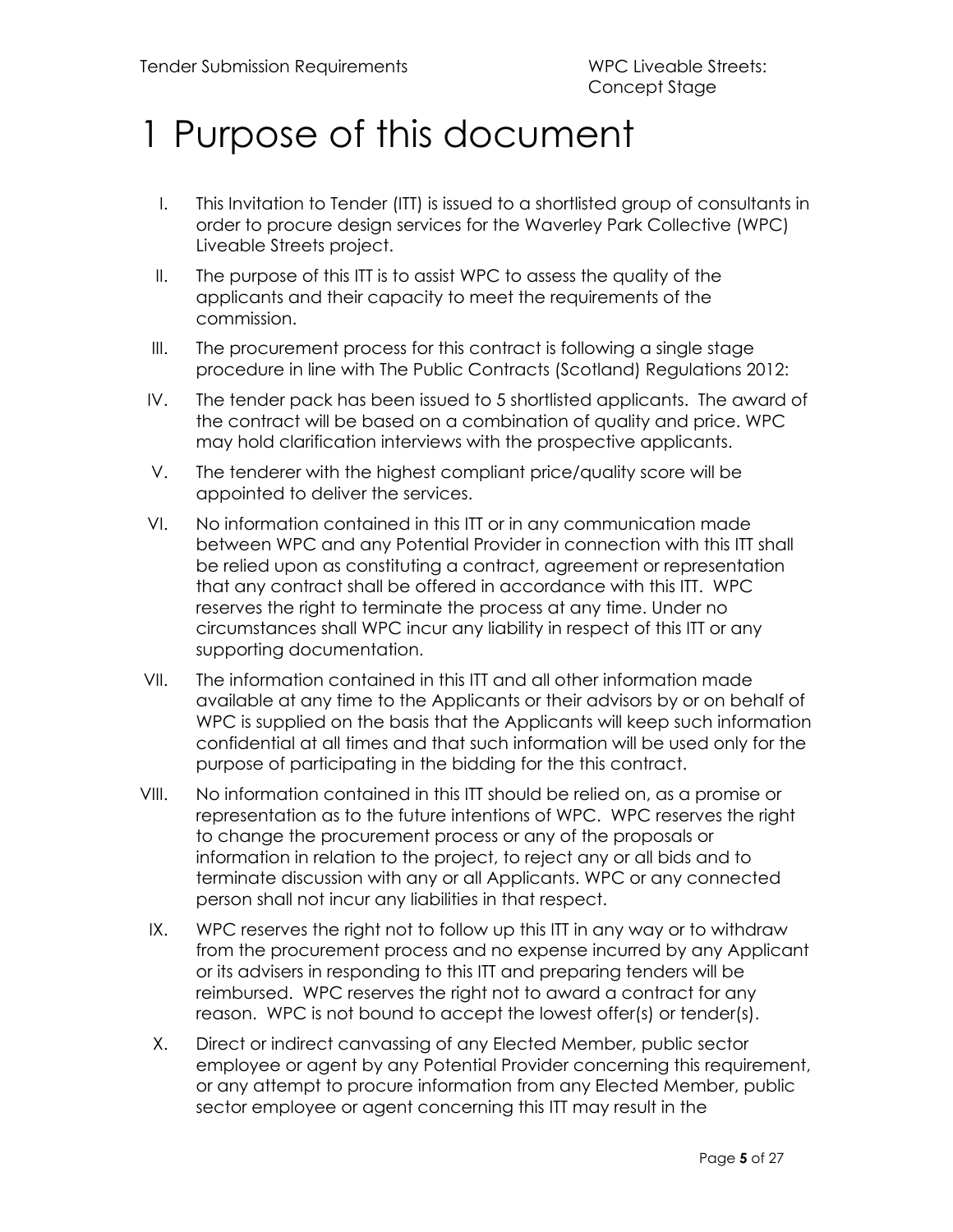disqualification of the Potential Provider from consideration for this requirement

## <span id="page-5-0"></span>1.1 Contract Title

Waverley Park Collective Design Services

Liveable Streets: Concept Stage

### <span id="page-5-1"></span>1.2 Contract Form

NEC4 Professional Services Short Contract

## <span id="page-5-2"></span>1.3 Contact Details

James Jack

Project Manager

Waverley Park Collective

Mobile: 07725 464 945

Email: waverleyparkcollective@gmail.com

## <span id="page-5-3"></span>1.4 Tender pack

This forms one of three documents in the tender pack, the other two being:

- Project description; and
- Project specification (output specification).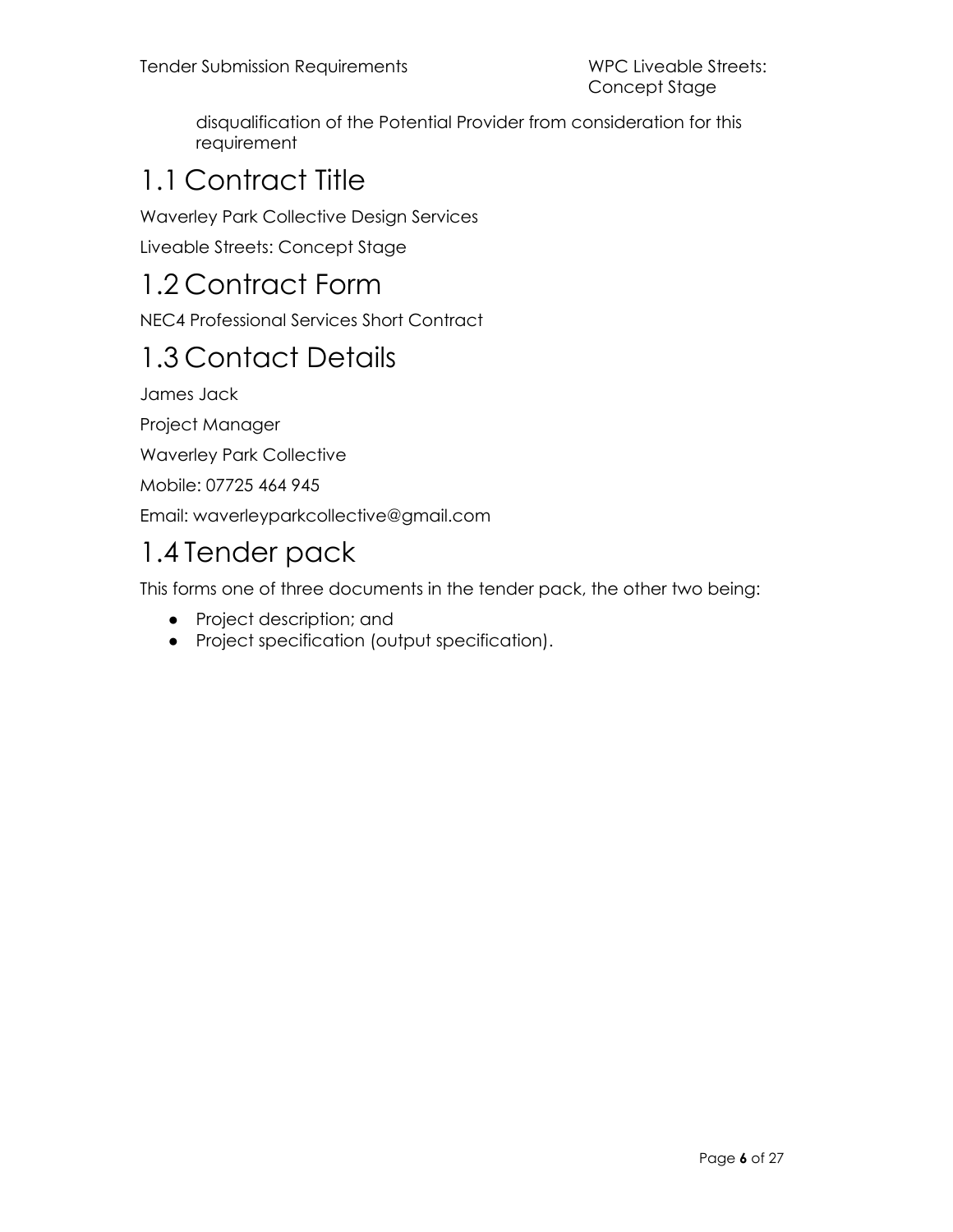# <span id="page-6-0"></span>2 The Tender Process

This document sets out the information which is required by WPC in Tender Submissions.

This ITT is being provided on the same basis to all shortlisted applicants. The tendered information will be used to award the contract to the successful Applicant.

## <span id="page-6-1"></span>2.1 Tender Timetable

The key tender period milestones are indicated below.

| Date                                    | Milestone                                                            |
|-----------------------------------------|----------------------------------------------------------------------|
| 29th September 2020                     | <b>ITT issued to shortlist</b>                                       |
| 10am - 11:30am, 5th October<br>2020 TBC | Site visit or Zoom call with client (within<br>Covid-19 regulations) |
| 4pm, 9th October 2020                   | Deadline for Tender Questions                                        |
| 4pm, 26th October 2020                  | <b>Tender Deadline</b>                                               |
| 2nd November 2020                       | Tender Award announced                                               |
| 6th November 2020                       | Successful tenderer appointed                                        |
| 9th November 2020                       | Inception Meeting                                                    |

### <span id="page-6-2"></span>2.2 Submission document requirements

Applicants should follow the instructions outlined below when completing tender submissions. Hard copies of the ITT will not be issued to Applicants.

#### <span id="page-6-3"></span>**2.2.1 General**

Applicants should answer all questions as accurately and concisely as possible in the same order as the questions are presented. Where a question is not relevant to the Applicant's organisation, this should be indicated along with an explanation.

Questions must be answered in English. Monetary values must be provided in UK Pounds Sterling.

The information supplied in responses will be checked for completeness and compliance before responses are evaluated.

Failure to provide the required information, make a satisfactory response to any question, or supply documentation referred to in responses, within the specified timescale, may mean that the Applicant's submission will not be evaluated in full.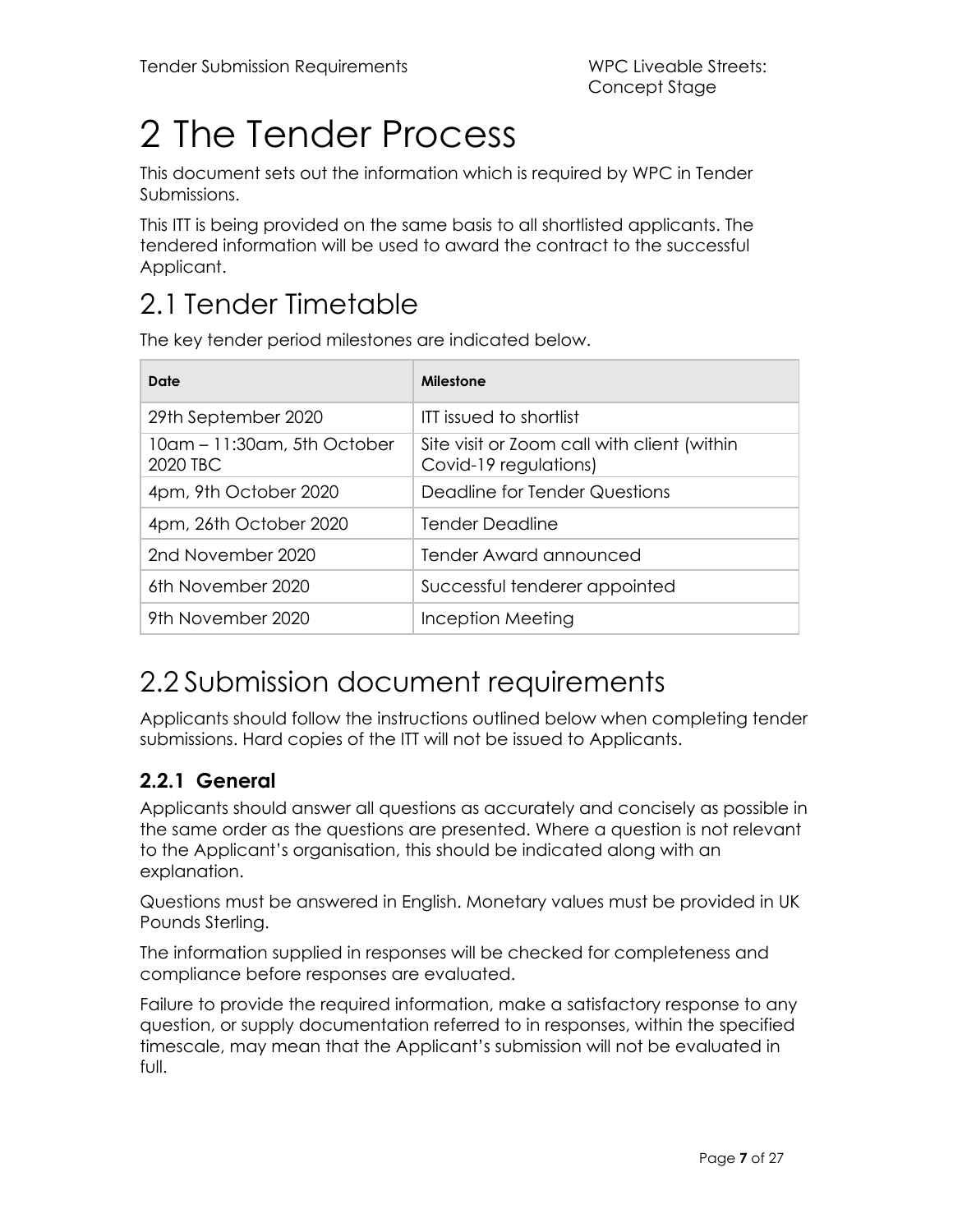WPC expressly reserves the right to require Applicants to provide additional information supplementing or clarifying any of the information submitted in response to this ITT.

In the event that none of the responses are deemed satisfactory WPC reserves the right to terminate the procurement process.

WPC will not reimburse any costs incurred by Applicants in connection with preparation of their responses to this ITT.

#### <span id="page-7-0"></span>**2.2.2 Format**

Tenderers are expected to submit a proposal document(s) structured in response to the Criteria.

The format of the proposal may be set out in the tenderer's own formatting style within the restrictions outlined here and in subsequent sections:

- Answers to Parts A, B, D and E should use the layout of the tables provided;
- Completed tenders must be in a minimum font size equivalent to Arial, size 11;
- Responses must comply with the page limits detailed for each question;
- Tenders must be submitted as MS Office or PDF document(s). Any other format/ file type is not acceptable; and
- WPC will not accept completed hard copy tenders.

#### <span id="page-7-1"></span>**2.2.3 Submission Structure**

Tender Submissions must be structured as follows:

- 1. Understanding of Brief (answer to Part C Q7)
- 2. Project Team (answer to Part C Q8)
- 3. Project Management (answer to Part C Q9)
- 4. Methodology (answer to Part C Q10)
- 5. Tender Price (answer to Part D)
- 6. Appendix A CVs
- 7. Appendix B Exclusion Criteria Responses (Answers to Parts A, B and E)
- 8. Further Appendices other supporting information as required

Tenderers may submit one or more documents to satisfy the above structure.

#### <span id="page-7-2"></span>**2.2.4 Submitting**

Tender submissions must be submitted electronically by email or file transfer to [Waverleyparkcollective@gmail.com](mailto:Waverleyparkcollective@gmail.com) by the deadline indicated in Section 2.1**.**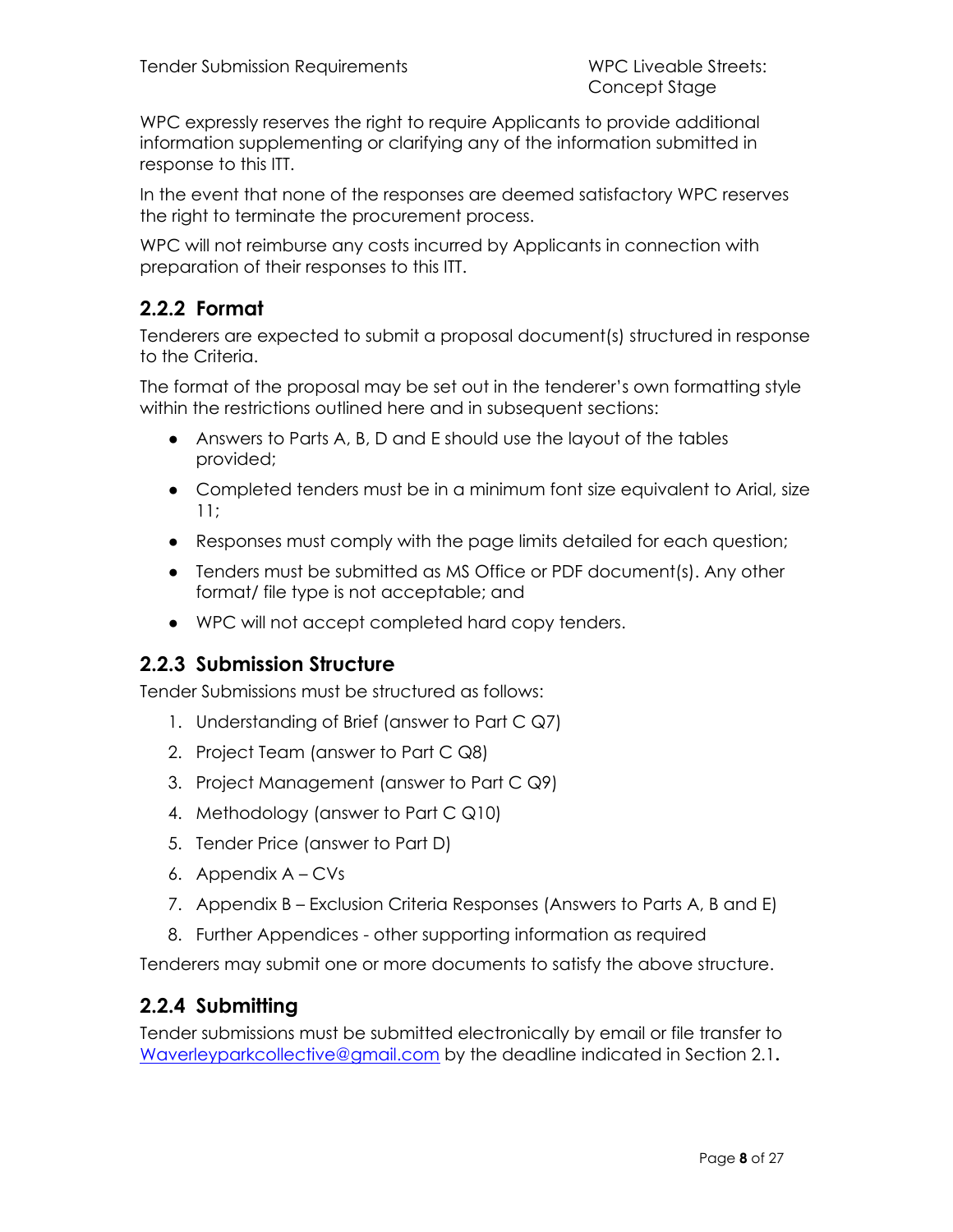If a tenderer is having problems transferring files, WPC must be informed well in advance. Depending upon the merit of the case, WPC may arrange for the submission to be received a short period after the deadline time stated.

## <span id="page-8-0"></span>2.3 Client Site Visit

All tenderers are welcome to be represented at an optional site walkover with the client, as indicated in Section 2.1. Tenderers cannot be reimbursed for any time and expenses incurred. Joining instructions will be emailed following this ITT issue.

### <span id="page-8-1"></span>2.4 Evaluation process

The objective of the tender process is to select a preferred bidder to deliver the contract. The preferred bidder will be selected on the basis of the most economically advantageous tender, including assessment of five parts:

- Part A Supplier Information (pass/fail)
- Part B Exclusion Criteria (pass/ fail)
- Part C Selection Criteria (80% weighting)
- Part D Price (20% weighting)
- Part E Declaration (pass/ fail)

Applicants who pass the Criteria in Sections A, B and E will be evaluated against the Selection and Price Criteria (C and D respectively). Selection will be made based on the combined weightings shown, with further detail provided below.

#### <span id="page-8-2"></span>**2.4.1 Supplier information and Exclusion Criteria (Parts A, B, E)**

Parts A and B cover Supplier Information and Exclusion Criteria and Part E is the Declaration. Questions must be completed in full. Failure to do so without explanation will result in disqualification.

WPC may also disqualify any tenderer who:

- submits its completed ITT after the deadline;
- fails to provide a satisfactory response to any questions in the ITT or inadequately or incorrectly completes any question;
- fails to satisfactorily meet any of the Supplier Information or Exclusion Criteria set out in Parts A and B of this ITT, scores 0-1 (Unsatisfactory or Poor) in any scored question (Part C) or fails to complete the Declaration in Part E; or
- fails to respond within the page limit requirements.

#### <span id="page-8-3"></span>**2.4.2 Selection Criteria (Part C)**

Applicants who comply with the Supplier Information and Exclusion Criteria requirements will be evaluated based on responses to the Quality Selection Criteria (Part C) using the following scoring methodology: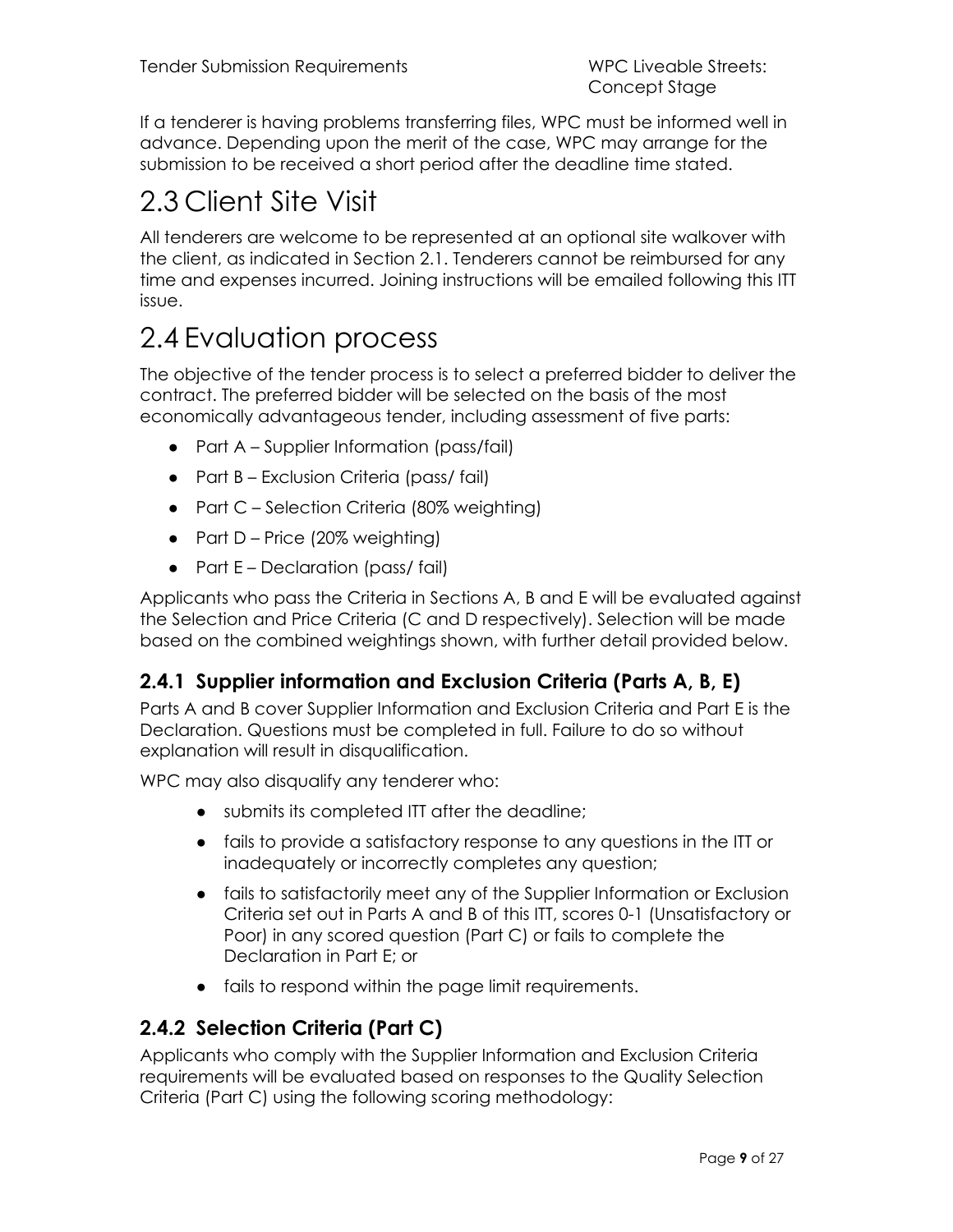| Assessment     | Score    | Interpretation                                                                                                                                                                                                                              |
|----------------|----------|---------------------------------------------------------------------------------------------------------------------------------------------------------------------------------------------------------------------------------------------|
| Excellent      | 4        | Response is completely relevant and excellent overall.<br>The response is comprehensive, unambiguous and<br>demonstrates a thorough understanding of the<br>requirement and provides details of how the<br>requirement will be met in full. |
| Good           | 3        | Response is relevant and good. The response is<br>sufficiently detailed to demonstrate a good<br>understanding and provides details on how the<br>requirements will be fulfilled.                                                           |
| Acceptable     | 2        | Response is relevant and acceptable. The response<br>addresses a broad understanding of the requirement<br>but may lack details on how the requirement will be<br>fulfilled in certain areas.                                               |
| Poor           |          | Response is partially relevant but generally poor. The<br>response addresses some elements of the requirement<br>but contains insufficient/limited detail or explanation<br>to demonstrate how the requirement will be fulfilled.           |
| Unsatisfactory | $\Omega$ | Nil or inadequate response. Fails to demonstrate an<br>ability to meet the requirement.                                                                                                                                                     |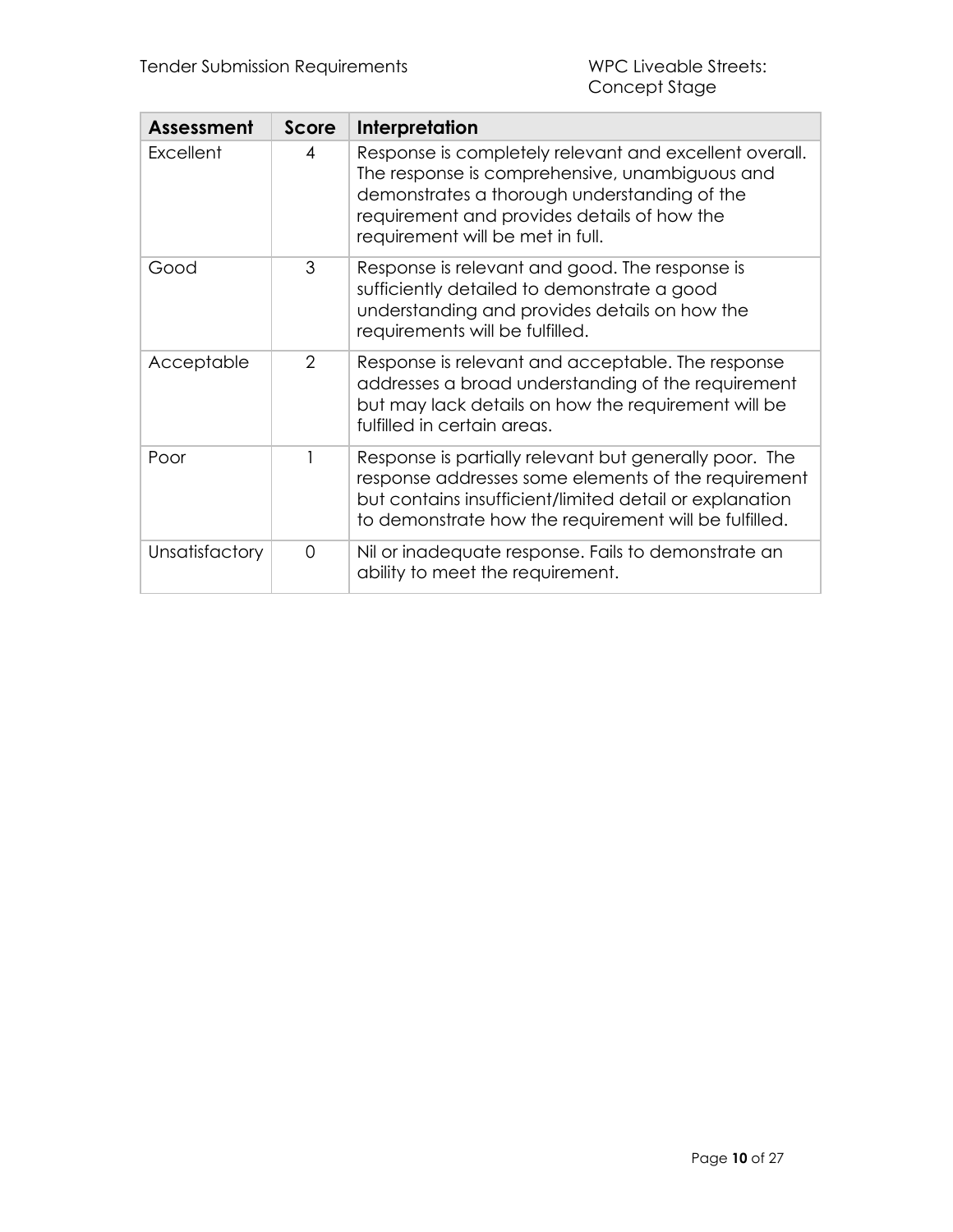The scored for each section in Selection Criteria (Part C) will be weighted as follows:

| Question | Criteria               | Weighting |
|----------|------------------------|-----------|
|          | Understanding of brief | 15%       |
| 8        | <b>Project Team</b>    | 25%       |
| 9        | Project Management     | 10%       |
| 10       | Methodology            | 30%       |
|          | TOTAL                  | 80%       |

#### <span id="page-10-0"></span>**2.4.3 Price Criteria (Part D)**

Submissions that meet the minimum requirements of Parts A, B, C and E will be evaluated for price.

Tenderers are required to complete the tables outlined in Part D. Table layouts can be copied and reformatted into your own tender submission style but the layout should be retained.

Prices will be scored using the following formula:

Score = (Lowest Tendered Price **÷** Tender price) **x** 100

Weighted price score = Score **x** (20 **÷** 100)

### <span id="page-10-1"></span>2.5 Tenderer Contact

Tenderers are asked to include a single point of contact in their organisation in their response to the ITT. WPC will not be responsible for contacting the Tenderer through any route other than the nominated contact. The Tenderer must therefore undertake to notify any changes relating to the contact promptly.

### <span id="page-10-2"></span>2.6 General Requirement for Suppliers

Suppliers must have the resources necessary to meet the requirements for carrying out any awarded contracts and to manage the work. The Consultants will provide all necessary services to carry out the requirements of this contract.

The quality of work must be to an acceptable level as set out in the contract documents.

Suppliers should meet the following expectations as a minimum:

- Health and Safety compliance;
- Relevant equalities obligations;
- Relevant sustainability and environmental policies; and
- Respond and complete works within defined timescales;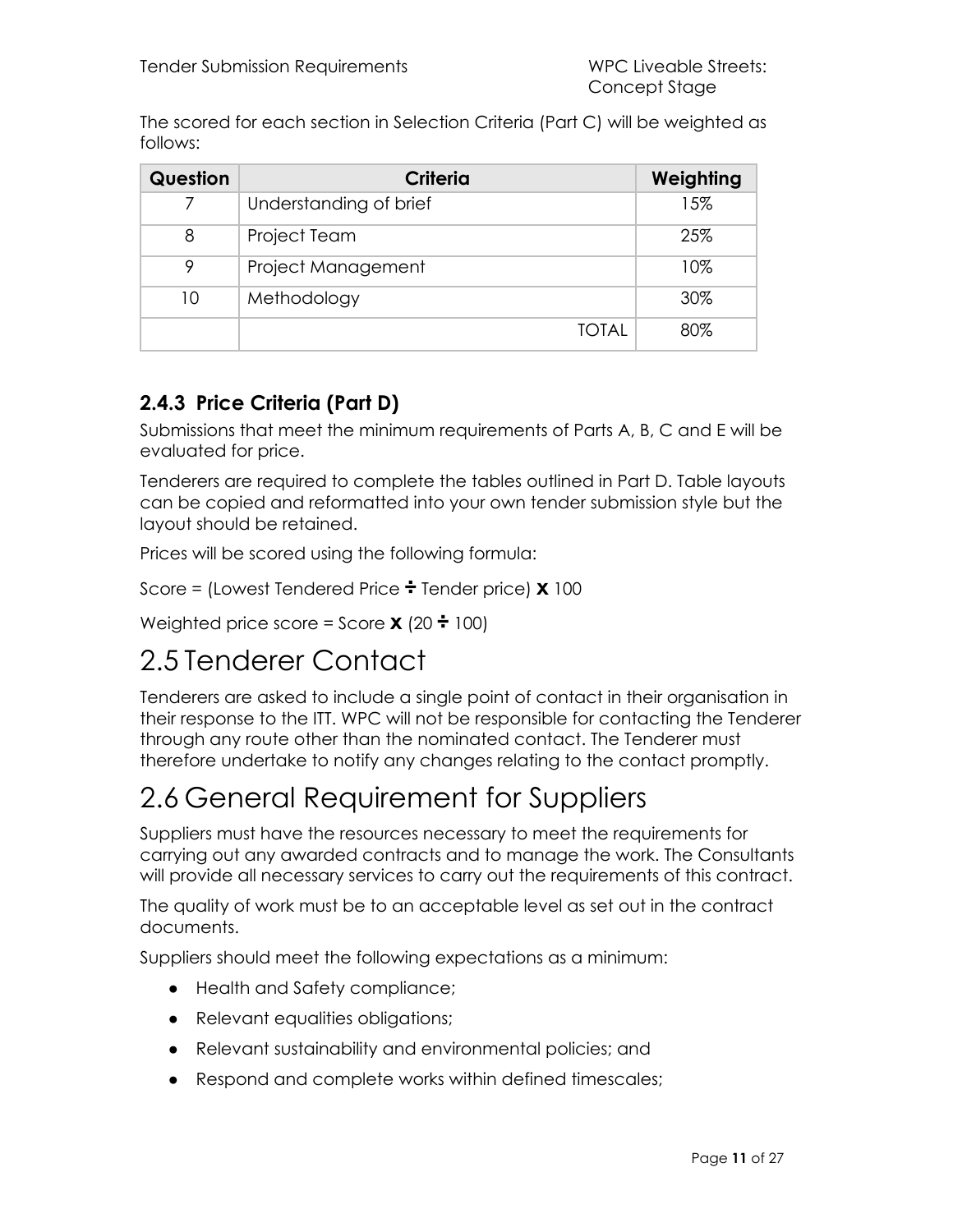- Meet and exceed expected output quality standards;
- Clear and open reporting of progress of work; and
- Affiliation to or accreditation by any governing/regulatory/trade bodies where appropriate.

The obligation is on Tenderers to highlight any issues in meeting these expectations.

### <span id="page-11-0"></span>2.7 Consortia and sub-contracting

Where a consortium or sub-contracting approach is proposed, all information requested should be given in respect of the proposed lead consultant or consortium leader. Relevant information should also be provided (as indicated in the ITT) in respect of consortium members or sub-consultants who will play a significant role in the delivery of the requirements of the Contract. These responses are requested to enable WPC to assess the overall consortia or core supply base.

WPC recognises that arrangements in relation to consortia and sub-contracting may (within limits) be subject to future change. Tenderers should therefore respond in the light of the arrangements as currently envisaged. Tenderers are reminded that any future change in relation to consortia and sub-contracting must be notified to WPC so that it can make a further assessment by applying the selection criteria to the new information provided.

### <span id="page-11-1"></span>2.8 Tender Questions

The deadline for questions is detailed in Section 2.1.

WPC will not enter into detailed discussion of the requirements, beyond clarifications.

Requests for clarification raised relating to any aspect of this tender exercise must be sent by email to [waverleyparkcollective@gmail.com.](mailto:waverleyparkcollective@gmail.com)

Requests for clarification received through any other channel will not be answered.

In order to ensure equality of treatment of Tenderers, WPC intends to circulate the clarification questions raised by Tenderers together with WPC's responses to all participants. The source of the question will not be disclosed.

Tenderers should indicate if a query is of a commercially sensitive nature – where disclosure of such query and the answer would or would be likely to prejudice its commercial interests. However, if WPC at its sole discretion does not either consider the query to be of a commercially confidential nature or one which all Tenderers would potentially benefit from seeing both the query and the response, WPC will:

● invite the Tenderer submitting the query to either declassify the query and allow the query along with WPC's response to be circulated to all Tenderers; or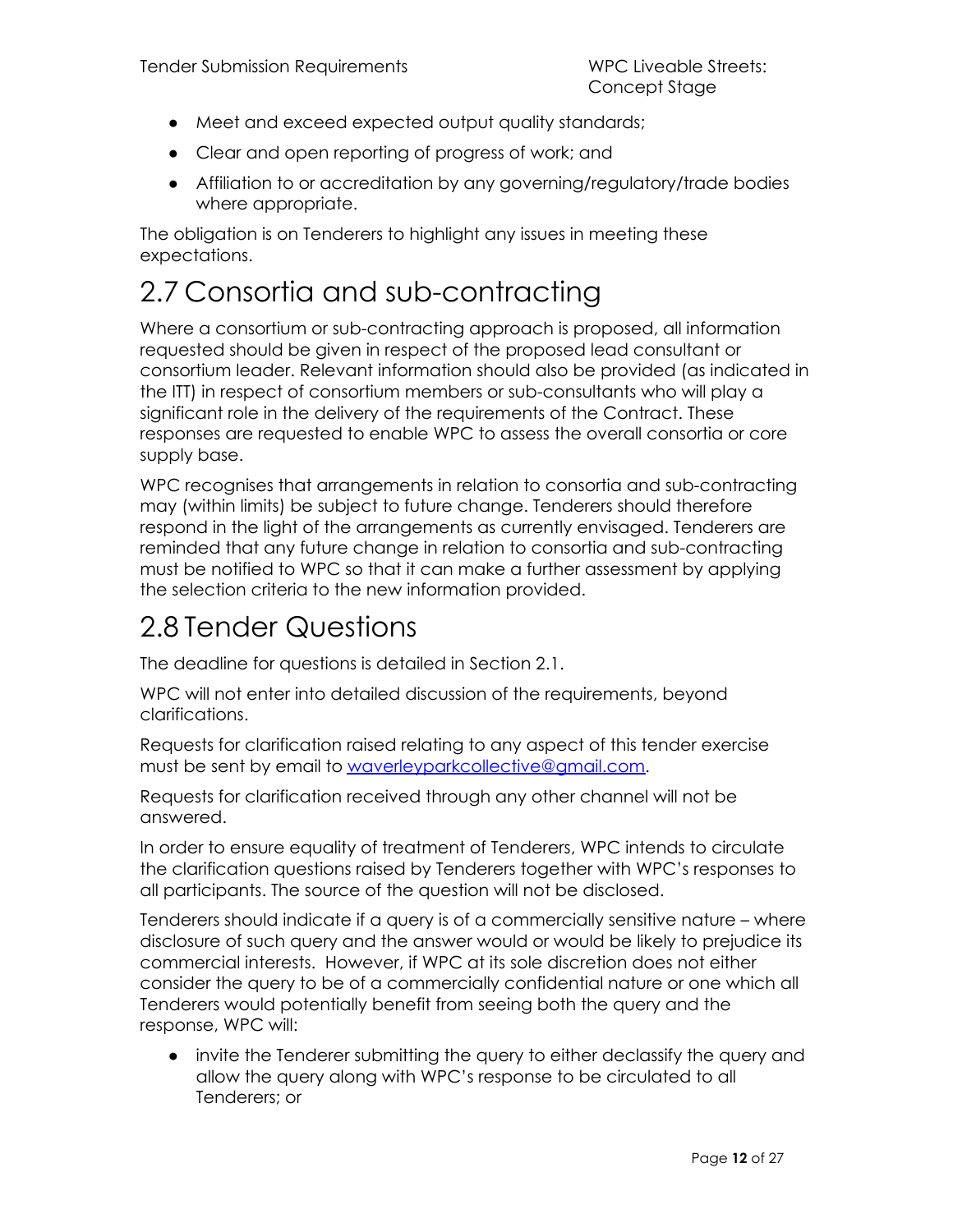● Request the Tenderer, if it still considers the query to be of a commercially confidential nature, to withdraw the query.

WPC reserves the right not to respond to a request for clarification or to circulate such a request where it considers that the answer to that request would or would be likely to prejudice its commercial interests.

Tenderers shall treat the ITT documents as confidential and restrict their circulation on a "need to know" basis.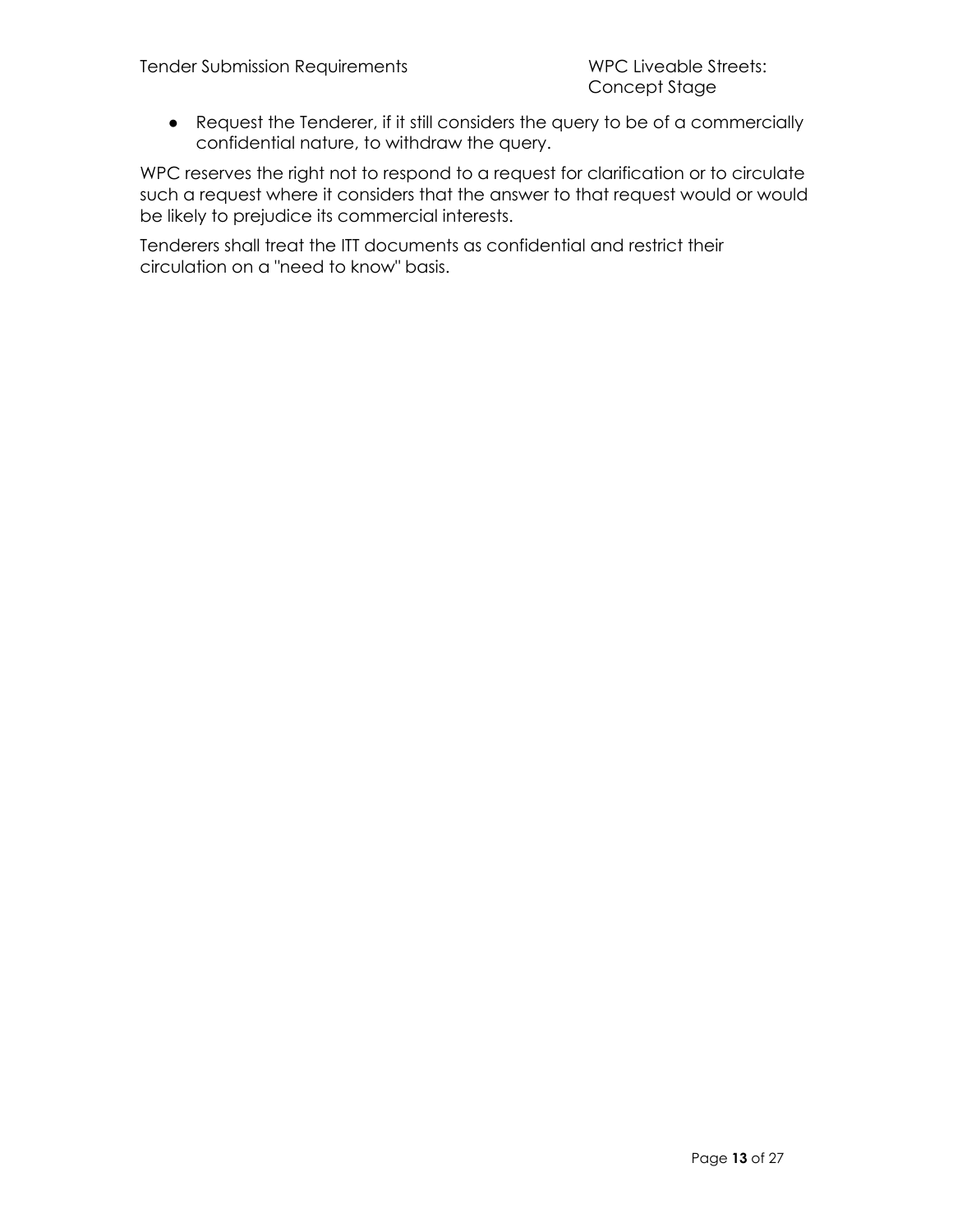## <span id="page-13-0"></span>3 Part A – SUPPLIER INFORMATION

Supplier information is not awarded a mark in the tender award process.

**All fields in Part A are mandatory. Failure to complete all fields satisfactorily may lead to the ITT being excluded from the selection process. Part A is scored on a PASS/ FAIL basis at the discretion of WPC, with the decision explained to the applicant where relevant.**

| 1.              | <b>Lead organisation details</b>                                                                                                                                                                                                                                                                                |  |  |
|-----------------|-----------------------------------------------------------------------------------------------------------------------------------------------------------------------------------------------------------------------------------------------------------------------------------------------------------------|--|--|
|                 | Supply the details of the Organisation submitting this questionnaire. If you are<br>applying on behalf of a pre-existing or proposed consortium please complete the<br>following sections for all consortia members. Credit checks may be carried out. By<br>submitting this tender you have consented to this. |  |  |
|                 | <b>Name of organisation</b>                                                                                                                                                                                                                                                                                     |  |  |
|                 | <b>Address for all</b><br>correspondence                                                                                                                                                                                                                                                                        |  |  |
|                 | <b>Contact Name</b>                                                                                                                                                                                                                                                                                             |  |  |
|                 | <b>Contact Position</b>                                                                                                                                                                                                                                                                                         |  |  |
|                 | <b>Telephone Number</b>                                                                                                                                                                                                                                                                                         |  |  |
|                 | <b>E-mail address</b>                                                                                                                                                                                                                                                                                           |  |  |
|                 | Website address (if applicable)                                                                                                                                                                                                                                                                                 |  |  |
| applicable)     | <b>Address of Registered Office (If</b>                                                                                                                                                                                                                                                                         |  |  |
|                 | <b>Nature of Organisation</b>                                                                                                                                                                                                                                                                                   |  |  |
|                 | (E.g. Plc, Partnership etc).                                                                                                                                                                                                                                                                                    |  |  |
| <b>Partners</b> | <b>Names of the Directors or</b>                                                                                                                                                                                                                                                                                |  |  |
| <b>Group</b>    |                                                                                                                                                                                                                                                                                                                 |  |  |
|                 | If the Organisation is a Member<br>of a Group of Companies,                                                                                                                                                                                                                                                     |  |  |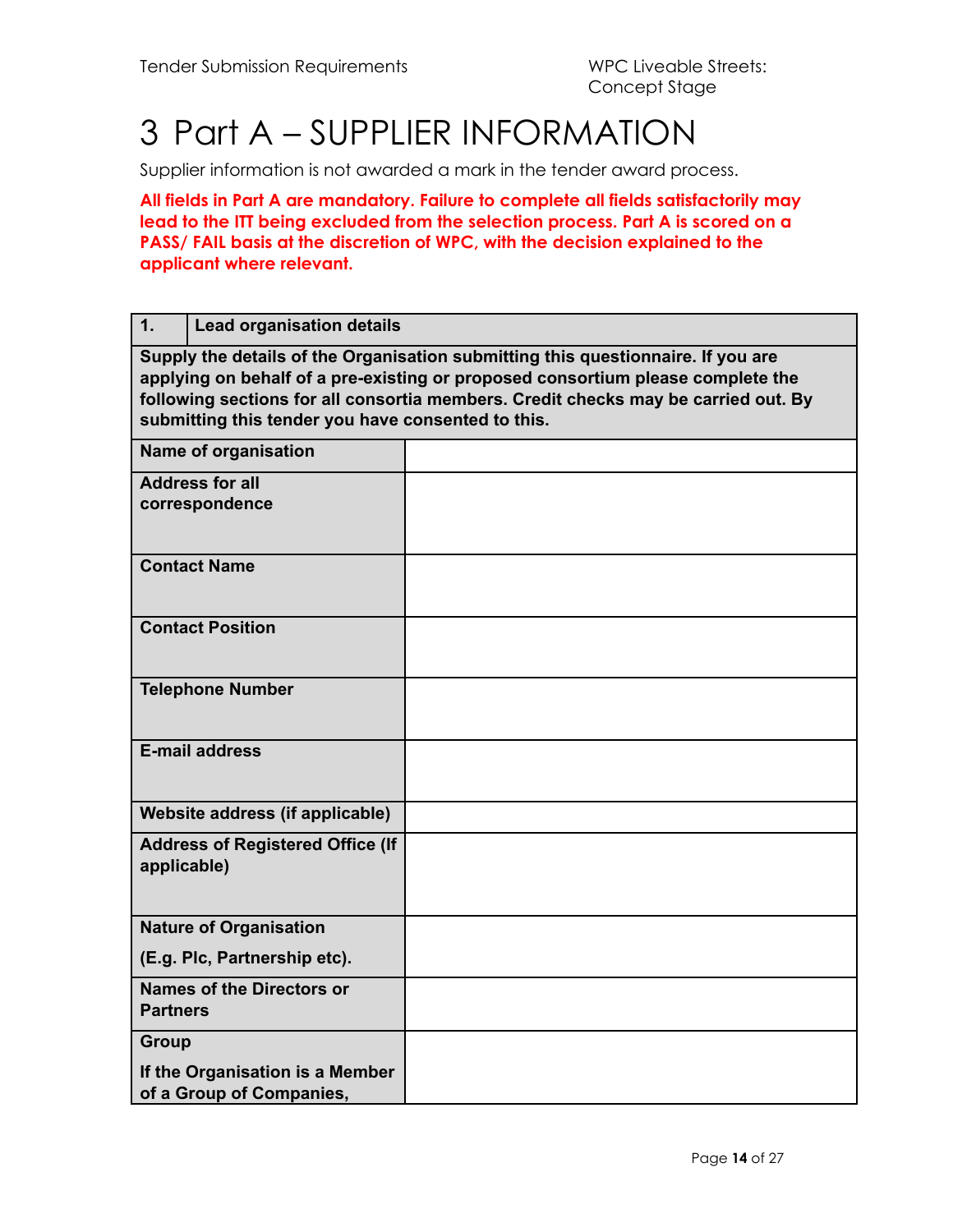| please give the name and<br>address and any company<br>registration number of the<br>ultimate parent company. |  |
|---------------------------------------------------------------------------------------------------------------|--|
| <b>Company Registration Number</b>                                                                            |  |
| (or alternative EU registration<br>number).                                                                   |  |
| <b>VAT Registration Number</b>                                                                                |  |
| (or alternative EU registration<br>number).                                                                   |  |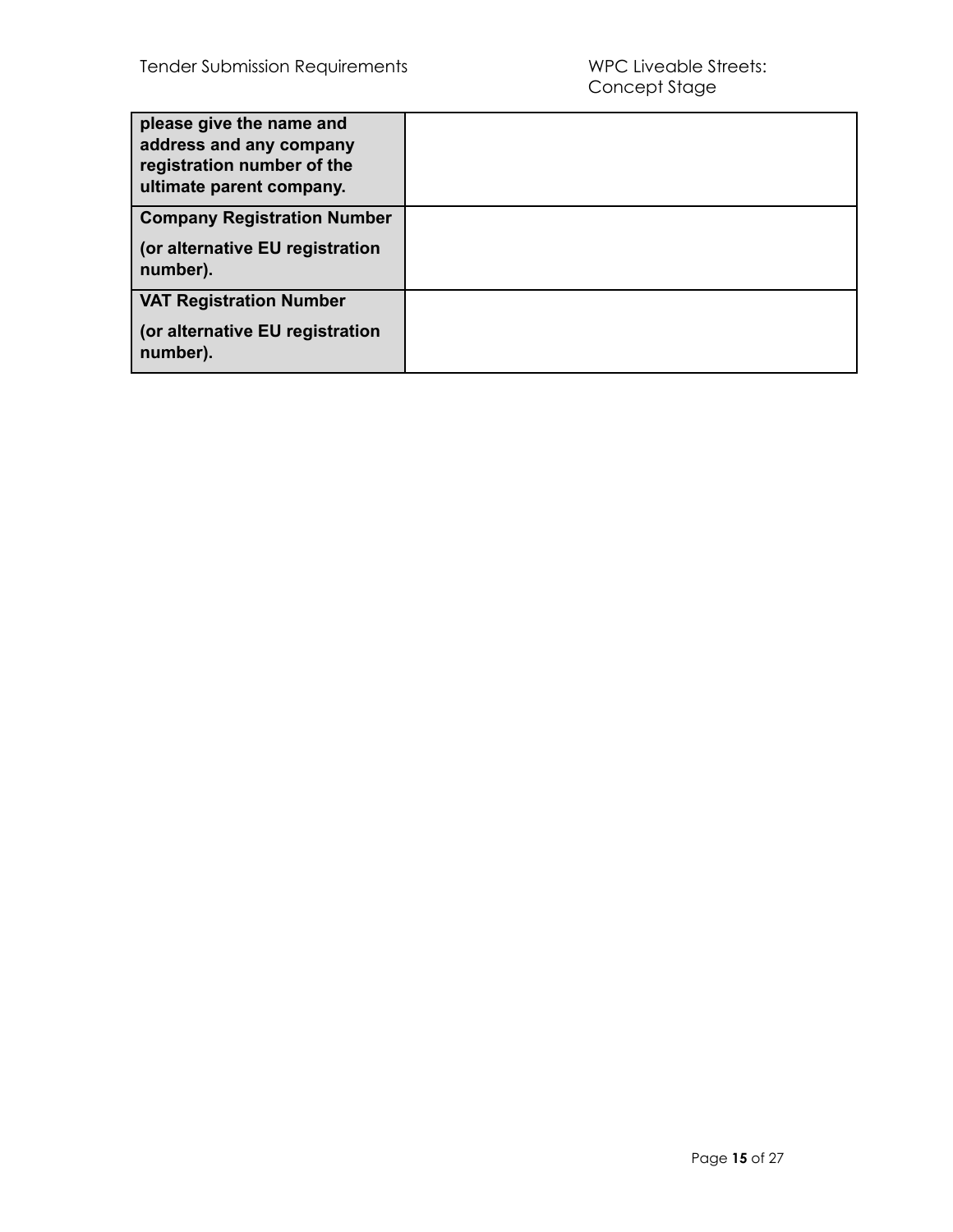| 2.                                                                                                                                                                                                                                                                    | <b>Partner/ Sub-consultant details</b> |  |  |
|-----------------------------------------------------------------------------------------------------------------------------------------------------------------------------------------------------------------------------------------------------------------------|----------------------------------------|--|--|
| If you intend to use sub consultants to meet the requirements of this contract please<br>complete the following sections for all significant sub consultants you might use. If<br>you do not intend to engage a sub-consultant, please enter 'NONE' in the first box. |                                        |  |  |
| <b>Expand as required</b>                                                                                                                                                                                                                                             |                                        |  |  |
| <b>Name and address</b>                                                                                                                                                                                                                                               |                                        |  |  |
| Identify which part of the<br>contract this sub consultant<br>will deliver.                                                                                                                                                                                           |                                        |  |  |
| <b>Name and address</b>                                                                                                                                                                                                                                               |                                        |  |  |
| Identify which part of the<br>contract this sub consultant<br>will deliver.                                                                                                                                                                                           |                                        |  |  |
| <b>Name and address</b>                                                                                                                                                                                                                                               |                                        |  |  |
| Identify which part of the<br>contract this sub consultant<br>will deliver.                                                                                                                                                                                           |                                        |  |  |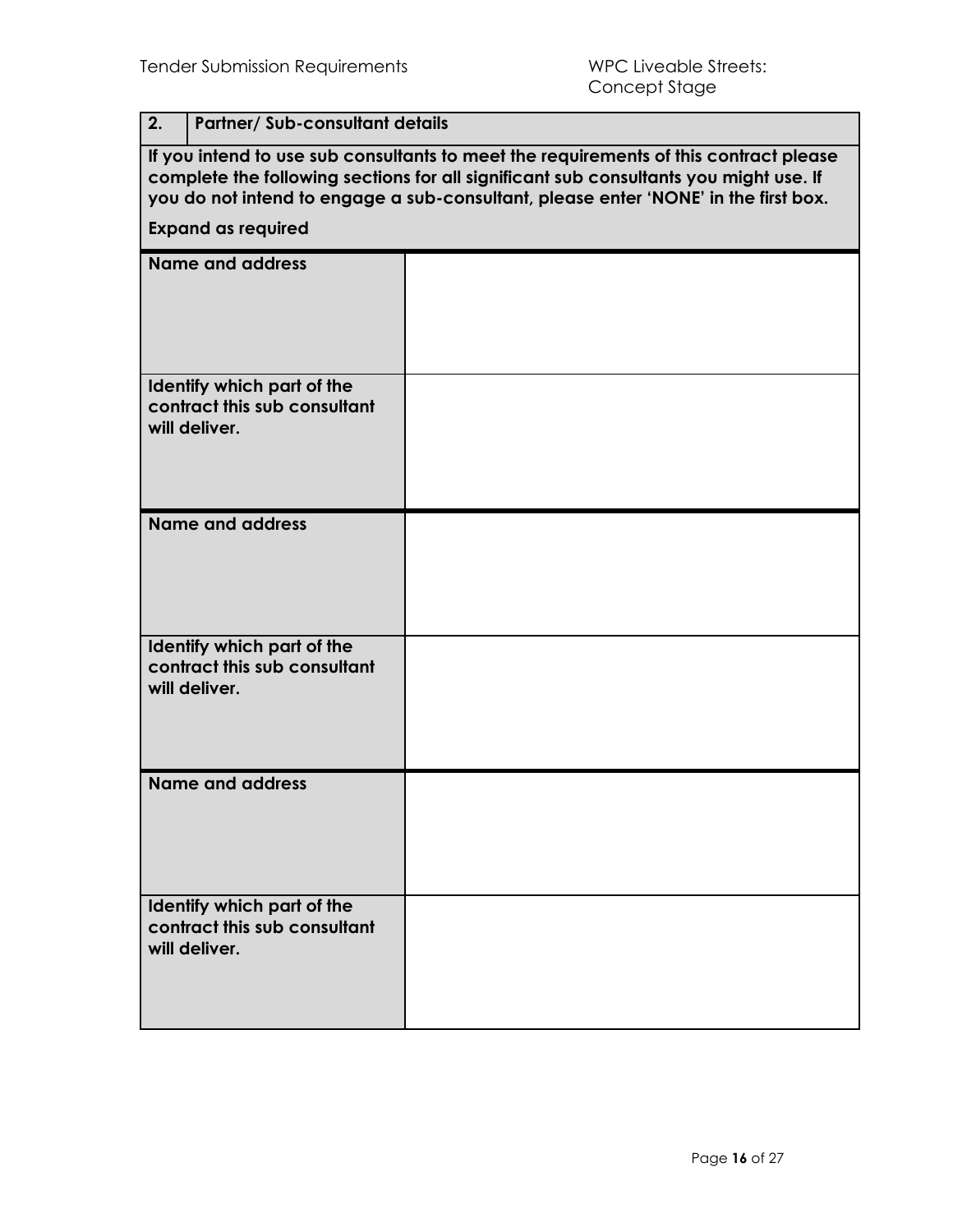| $\mathbf{3}$         | <b>CONFLICT OF INTEREST</b>                                                                                                                                                                                                                                                                                                                                                        |
|----------------------|------------------------------------------------------------------------------------------------------------------------------------------------------------------------------------------------------------------------------------------------------------------------------------------------------------------------------------------------------------------------------------|
|                      | Are you aware of any current or anticipated business and/or personal<br>circumstances that may be perceived as creating a potential conflict of interest<br>during the commission? If so, please provide full details including the nature of<br>the conflict and how this would be addressed/managed.                                                                             |
|                      | A conflict of interest is defined as any organisation or person who has a personal<br>or business interest with an employee or representative of WPC, or with WPC<br>and its partners that could actually or potentially conflict with the procurement<br>or delivery of this commission.                                                                                          |
|                      | Interference Clause: It is anticipated that your organisation shall not, without the<br>prior written consent of WPC, at any time from the date of signing this statement<br>while participating in this tendering process solicit or entice away from WPC,<br>employ or attempt to employ any WPC employee who is directly or indirectly<br>involved in this procurement process. |
|                      | If yes, please give full details.                                                                                                                                                                                                                                                                                                                                                  |
| <b>YES</b>           |                                                                                                                                                                                                                                                                                                                                                                                    |
|                      |                                                                                                                                                                                                                                                                                                                                                                                    |
| <b>NO</b><br>$\perp$ |                                                                                                                                                                                                                                                                                                                                                                                    |
|                      |                                                                                                                                                                                                                                                                                                                                                                                    |
|                      |                                                                                                                                                                                                                                                                                                                                                                                    |
|                      |                                                                                                                                                                                                                                                                                                                                                                                    |
|                      |                                                                                                                                                                                                                                                                                                                                                                                    |
|                      |                                                                                                                                                                                                                                                                                                                                                                                    |
|                      |                                                                                                                                                                                                                                                                                                                                                                                    |
|                      |                                                                                                                                                                                                                                                                                                                                                                                    |
|                      |                                                                                                                                                                                                                                                                                                                                                                                    |
|                      |                                                                                                                                                                                                                                                                                                                                                                                    |
|                      |                                                                                                                                                                                                                                                                                                                                                                                    |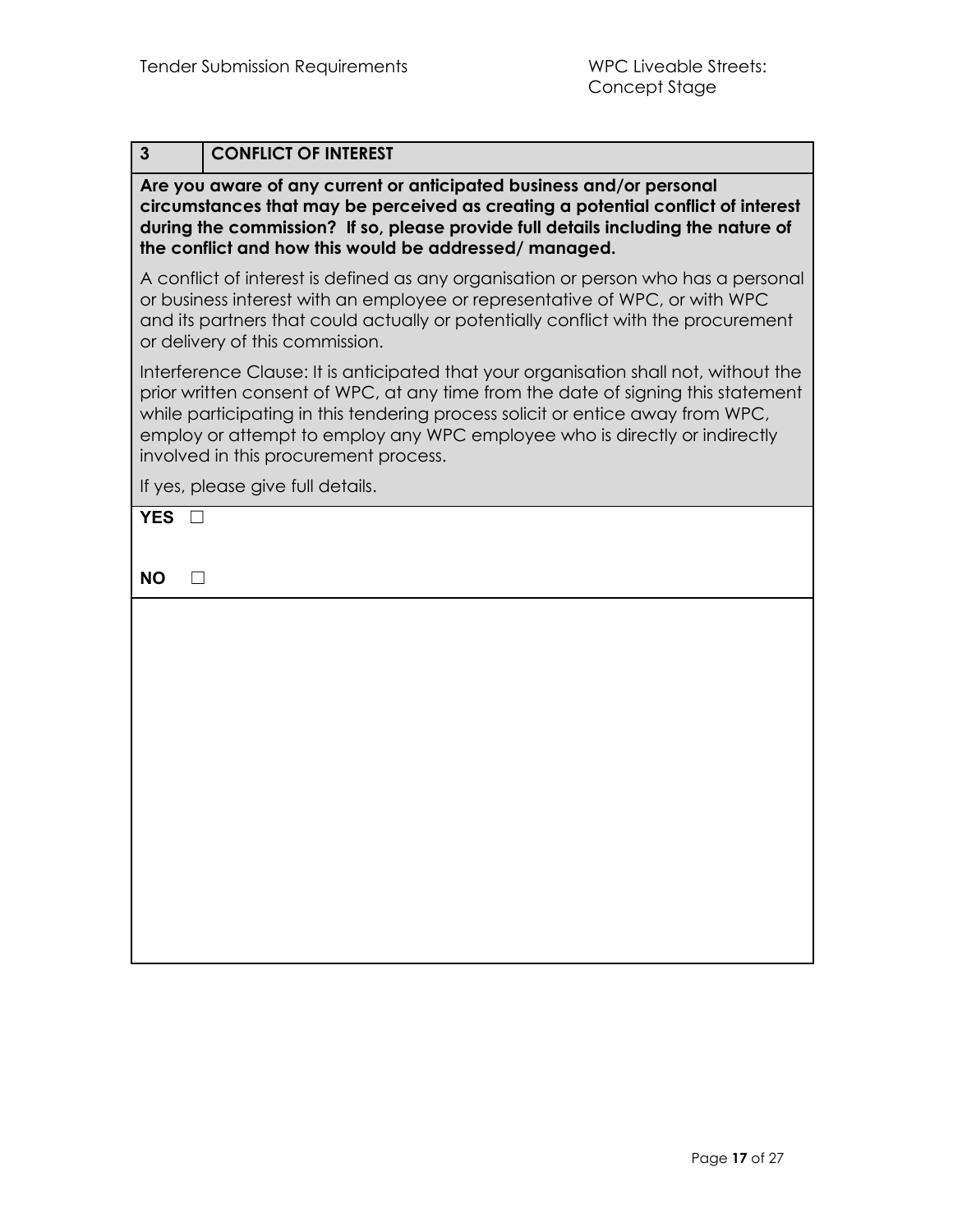## <span id="page-17-0"></span>4 PART B – EXCLUSION CRITERIA

Exclusion criteria is not awarded a mark in the tender award process.

**All fields in Part B are Mandatory. Failure to complete all fields satisfactorily may lead to the ITT being excluded from the selection process. Part B is scored on a PASS/ FAIL basis at the discretion of WPC, with the decision explained to the applicant where relevant.**

#### **4. CONVICTION OF CRIMINAL OFFENCES**

**Have any of the directors, partners or any other person who has powers of representation, decision or control of the organisation ever been convicted of any of the following offences? If you answer yes to any of these questions please give details. Please note that by virtue of the Rehabilitation of Offenders Act 1974 (Exclusions and Exceptions) (Scotland) Amendment Order 2007 information in relation to spent convictions is also required to be disclosed.**

| The common law offence of conspiracy<br>where the conspiracy relates to<br>participation in a criminal organisation;                                                                                                       | <b>YES</b>              |                        |
|----------------------------------------------------------------------------------------------------------------------------------------------------------------------------------------------------------------------------|-------------------------|------------------------|
|                                                                                                                                                                                                                            | <b>NO</b>               | $\mathsf{L}$           |
| Corruption within the meaning of section<br>1 of the Public Bodies Corrupt Practices<br>Act 1889 or section 1 of the Prevention of<br>Corruption Act 1906;                                                                 | <b>YES</b><br><b>NO</b> | $\Box$<br>$\mathsf{L}$ |
| Has the provider ever been convicted of<br>bribery within the meaning of section 1 or<br>section 6 of the Bribery Act 2010?                                                                                                | <b>YES</b>              | $\Box$                 |
|                                                                                                                                                                                                                            | <b>NO</b>               |                        |
| Bribery or corruption within the meaning<br>of section 68 and 69 of the Criminal<br>Justice (Scotland) Act 2003;                                                                                                           | <b>YES</b>              |                        |
|                                                                                                                                                                                                                            | <b>NO</b>               | $\perp$                |
| The common law offence of incitement to<br>commit a crime;                                                                                                                                                                 | <b>YES</b>              |                        |
|                                                                                                                                                                                                                            | <b>NO</b>               |                        |
| Fraud, where the offence relates to fraud<br>affecting the financial interests of the<br>European Communities as defined by<br>Article 1 of the Convention relating to the<br>protection of the financial interests of the | <b>YES</b><br><b>NO</b> | $\Box$                 |
| European Union, within the meaning of:                                                                                                                                                                                     |                         |                        |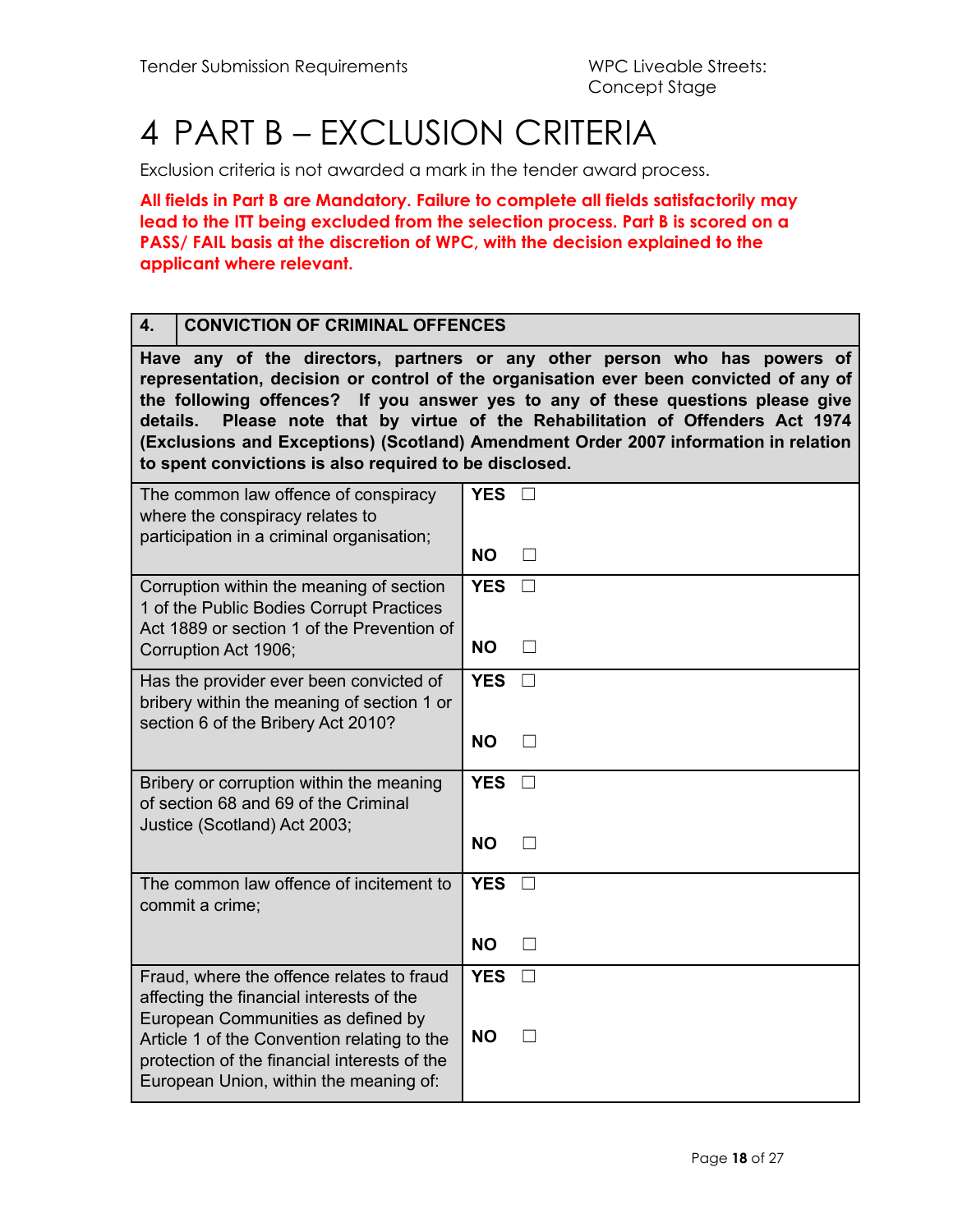| (i)    | the offence of cheating the<br>Revenue;                                                                                                            |            |         |
|--------|----------------------------------------------------------------------------------------------------------------------------------------------------|------------|---------|
| (ii)   | the common law offence of fraud;                                                                                                                   |            |         |
| (iii)  | the common law offence of theft<br>or fraud;                                                                                                       |            |         |
| (iv)   | fraudulent trading within the<br>meaning of section 458 of the<br>Companies Act 1985;                                                              |            |         |
| (v)    | defrauding the Customs within<br>the meaning of the Customs and<br>Excise Management Act 1979<br>and the Value Added Tax Act<br>1994;              |            |         |
| (vi)   | an offence in connection with<br>taxation in the European<br>Community within the meaning of<br>section 71 of the Criminal Justice<br>Act 1993; or |            |         |
| (vii)  | the common law offence of<br>uttering;                                                                                                             |            |         |
| (viii) | the criminal offences at common<br>law of attempting to pervert the<br>course of justice;                                                          |            |         |
|        | Money laundering within the meaning of<br>the Money Laundering Regulations 2007;                                                                   | <b>YES</b> | $\Box$  |
|        |                                                                                                                                                    | <b>NO</b>  |         |
|        | Any other offence within the meaning of<br>Article 45(1) of EC Directive 2004/18 as<br>defined by the national law of any                          | <b>YES</b> |         |
|        | relevant state.                                                                                                                                    | <b>NO</b>  | $\perp$ |

Failure to disclose information relevant to this section or serious misrepresentation in relation to the information disclosed may result in your exclusion from this competition or the termination of any contract that may be awarded to you.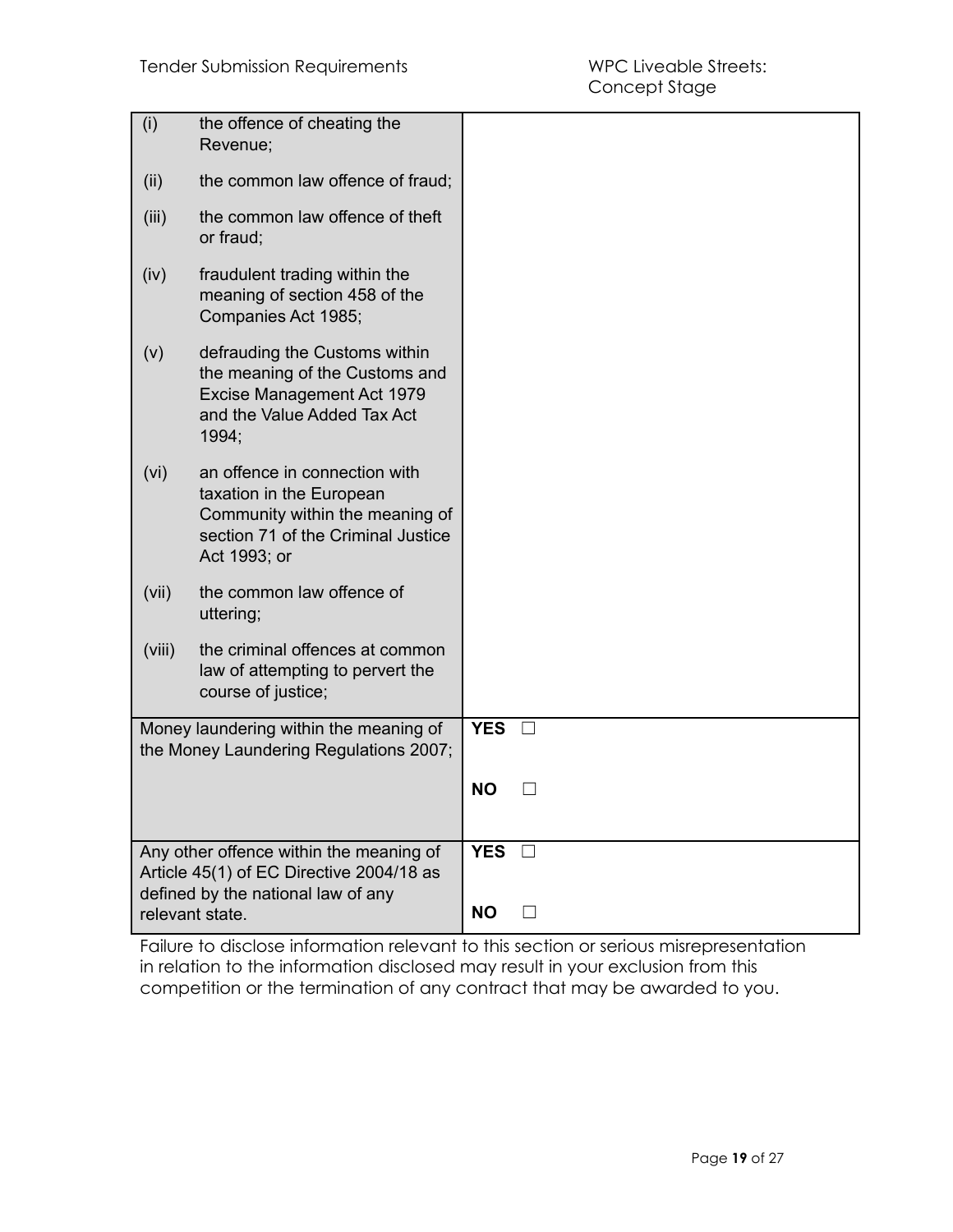**5. BUSINESS PROBITY**

| 5.<br><b>BUSINESS PROBILY</b>                                                                                                                                                                                                                                                                      |                                        |
|----------------------------------------------------------------------------------------------------------------------------------------------------------------------------------------------------------------------------------------------------------------------------------------------------|----------------------------------------|
| Please answer yes or no to the following questions: If you answer yes to any of these<br>questions please give details on a separate sheet.                                                                                                                                                        |                                        |
| Is the organisation bankrupt or being wound up,<br>having its affairs administered by the court, or have<br>you entered into an arrangement with creditors,<br>suspended business activities or any analogous<br>situation arising from similar proceedings under<br>national laws or regulations? | <b>YES</b><br>$\Box$<br><b>NO</b><br>П |
| Is the organisation the subject of proceedings for a                                                                                                                                                                                                                                               | <b>YES</b><br>$\Box$                   |
| declaration of bankruptcy, for compulsory<br>winding-up or administration by the court or for an<br>arrangement with creditors or of any other similar                                                                                                                                             | <b>NO</b><br>$\perp$                   |
| proceedings under national laws or regulations?                                                                                                                                                                                                                                                    |                                        |
| Has the organisation been convicted of an offence<br>concerning its professional conduct by a judgement<br>which has the force of res judicata?                                                                                                                                                    | <b>YES</b><br>$\Box$                   |
|                                                                                                                                                                                                                                                                                                    | <b>NO</b><br>П                         |
| Has any director or partner been found guilty of<br>grave professional misconduct?                                                                                                                                                                                                                 | <b>YES</b><br>$\perp$                  |
|                                                                                                                                                                                                                                                                                                    | <b>NO</b><br>$\Box$                    |
| Has the organisation failed to fulfil obligations relating<br>to the payment of social security contributions in<br>accordance with the legal provisions of the United                                                                                                                             | <b>YES</b><br>$\Box$                   |
| Kingdom or the country in which it is established?                                                                                                                                                                                                                                                 | NO.<br>$\Box$                          |
| Has the organisation failed to fulfil obligations relating<br>to the payment of taxes in accordance with the<br>legal provisions of the United Kingdom or the country                                                                                                                              | <b>YES</b><br>ГI                       |
| in which it is established?                                                                                                                                                                                                                                                                        | <b>NO</b>                              |

Failure to disclose information relevant to this section or serious misrepresentation in relation to the information disclosed may result in your exclusion from this competition or the termination of any contract that may be awarded to you.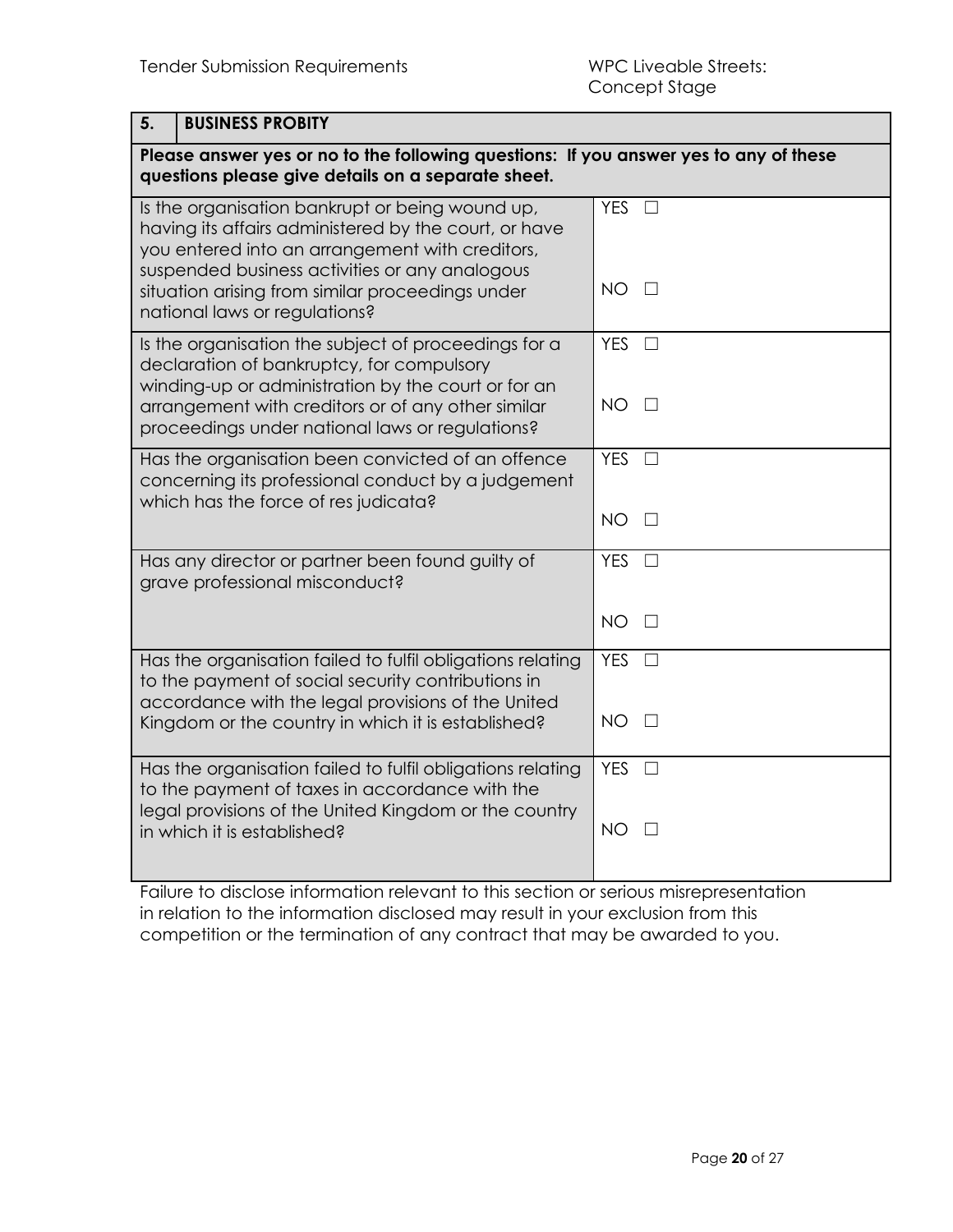| 6.                                                | <b>FINANCIAL VIABILITY</b>                                                              |                                                                               |
|---------------------------------------------------|-----------------------------------------------------------------------------------------|-------------------------------------------------------------------------------|
| 6a                                                | <b>Details of Lead Organisation</b>                                                     |                                                                               |
|                                                   | Name of Bank                                                                            |                                                                               |
| <b>Address</b>                                    |                                                                                         |                                                                               |
|                                                   | Telephone number                                                                        |                                                                               |
|                                                   | <b>Bank Contact name</b>                                                                |                                                                               |
|                                                   | Telephone number (if<br>different from above)                                           |                                                                               |
| bank)                                             | Length of time with bank (if<br>less than 3 years please<br>provide details of previous |                                                                               |
| 6 <sub>b</sub>                                    | explanation.                                                                            | Please answer yes or no to the following question. If 'No', please provide an |
| May we approach these Bankers for<br>a reference? |                                                                                         | $YES$ $\square$<br><b>NO</b>                                                  |
|                                                   |                                                                                         |                                                                               |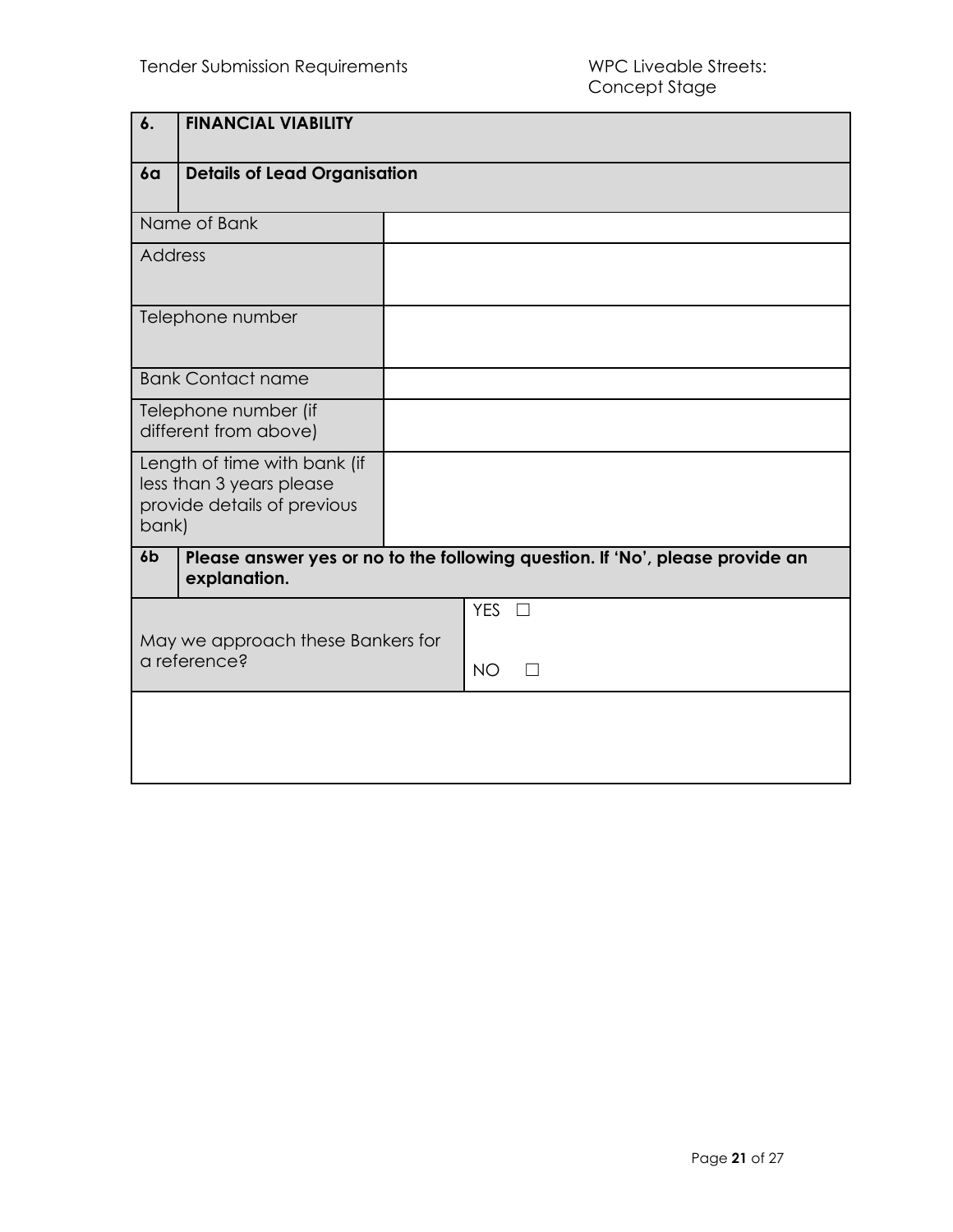**6c Please indicate your organisation's turnover and net profit in the last 3 years (in sterling). In the case that your organisation is global, please provide the relevant UK organisation values.**

**If your Organisation is unable to provide this information please give a full explanation.**

|                                |   | Turnover | Net Profit                                                                  |
|--------------------------------|---|----------|-----------------------------------------------------------------------------|
| Year three (most recent year): |   | £        | £                                                                           |
| Year two:                      |   | £        | £                                                                           |
| Year one:                      |   | £        | £                                                                           |
|                                |   |          | Please confirm the following from your most recent set of audited accounts: |
| <b>Total Liabilities:</b>      | £ |          |                                                                             |
| <b>Total Assets:</b>           | £ |          |                                                                             |
| Work in progress:              | £ |          |                                                                             |
|                                |   |          |                                                                             |
|                                |   |          |                                                                             |
|                                |   |          |                                                                             |
|                                |   |          |                                                                             |
|                                |   |          |                                                                             |

At any time during the Procurement process you may be requested to produce a copy of your organisation's audited account and the accounts of your group (if applicable) for the last 2 financial years.

Credit checks may be carried out. By submitting this ITT you have consented to this.

| <b>7a.</b>                                                                                                                                                                | <b>INSURANCE COVER</b>        |            |  |  |
|---------------------------------------------------------------------------------------------------------------------------------------------------------------------------|-------------------------------|------------|--|--|
| $\mid$ It is a requirement that the appointed Consultant, will hold the minimum<br>insurances detailed below. Please indicate what level of cover is already in<br>place. |                               |            |  |  |
| Evidence of insurance policies may be requested but is not required at this stage                                                                                         |                               |            |  |  |
| Cover                                                                                                                                                                     | <b>Required minimum cover</b> | Your cover |  |  |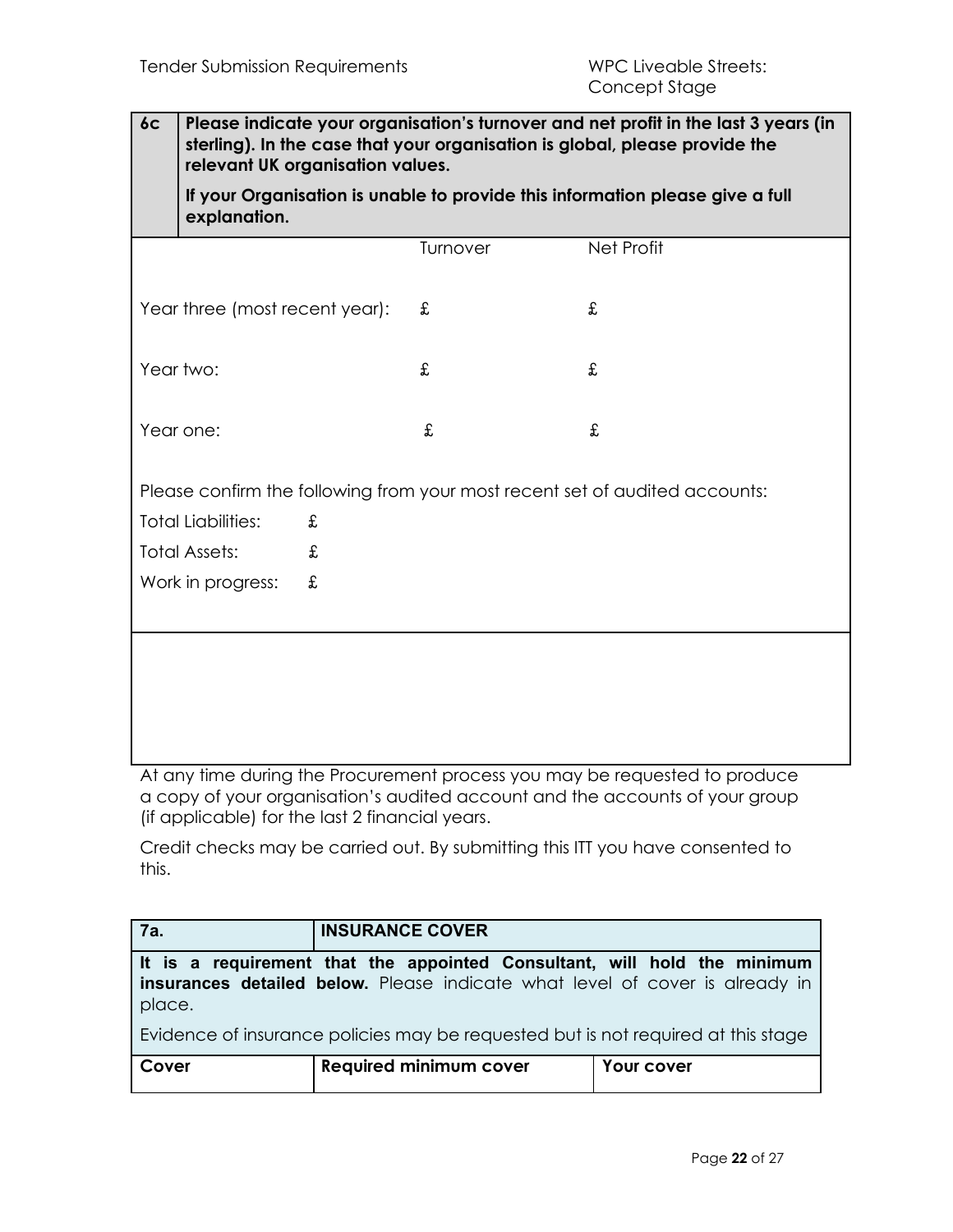| Public Liability<br>insurance           | £2million for any one event.                                                                           |  |
|-----------------------------------------|--------------------------------------------------------------------------------------------------------|--|
| <b>Employers Liability</b><br>insurance | £10 million for any one event                                                                          |  |
| Professional<br>Indemnity<br>Insurance  | £2million to be maintained for a<br>period of no less than 13 years<br>from the expiry of the Contract |  |

| -7b                                                                                                                                                                                                                                                              | <b>INSURANCE CLAIMS</b> |  |
|------------------------------------------------------------------------------------------------------------------------------------------------------------------------------------------------------------------------------------------------------------------|-------------------------|--|
| Has any claim been made on your or your Partner's or Sub-consultant's Insurance<br>in the last five years and/or is there any claims pending? If 'YES', please<br>describe the nature of the claim, which organisation and whether the claim was<br>met in full. |                         |  |
| <b>YFS</b>                                                                                                                                                                                                                                                       |                         |  |
| NC.                                                                                                                                                                                                                                                              |                         |  |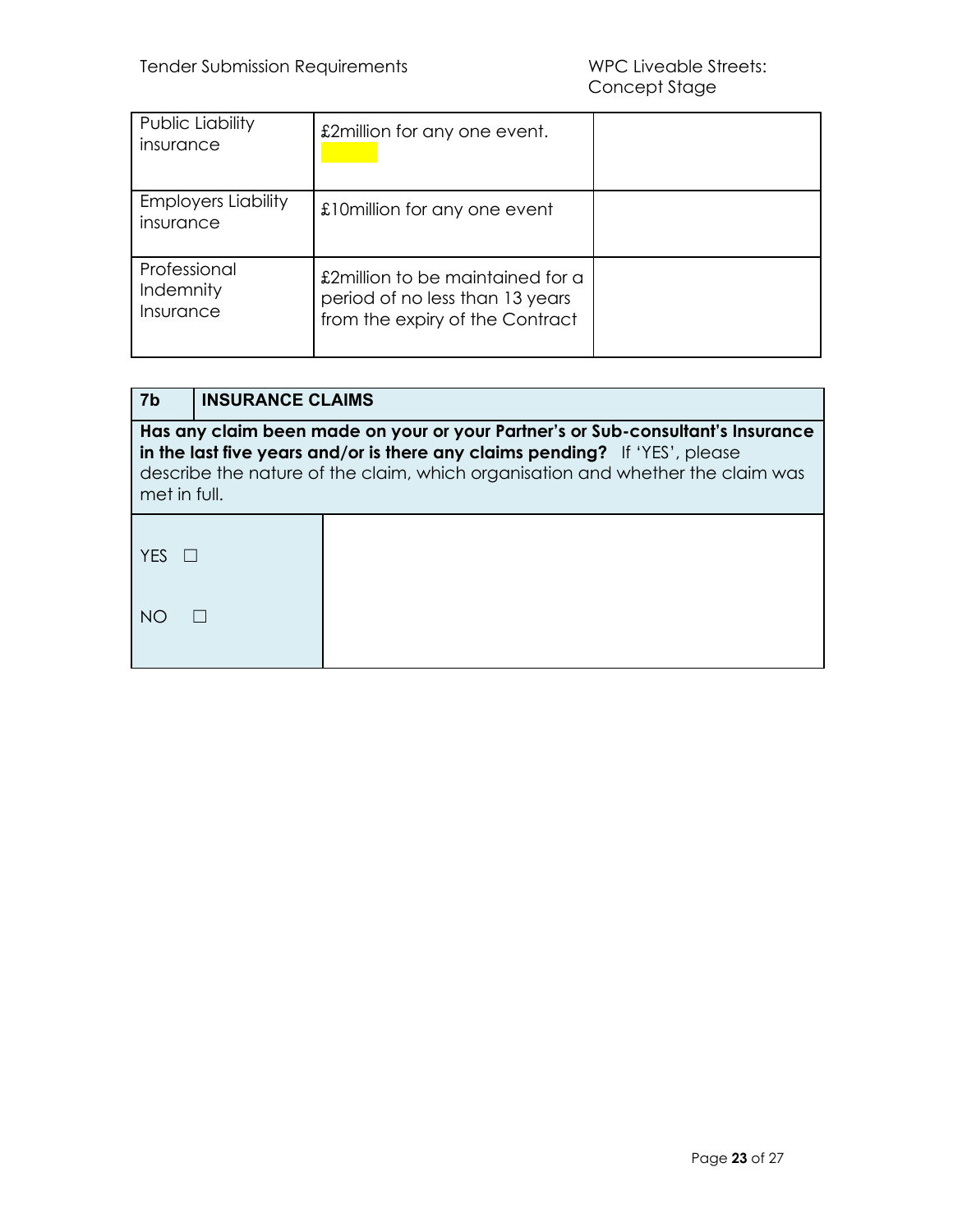## <span id="page-23-0"></span>5 PART C – SELECTION CRITERIA

Responses to the questions in Part C will be scored in the manner outlined in Section 2.4.2.

Tenderers are expected to submit a proposal document in response to the Quality Criteria (Part C) within the restrictions outlined. The layout of the proposal in response to Part C should be set out in the tenderer's own style layout, as specified in Section 2.2.2.

#### **7. UNDERSTANDING OF BRIEF**

**Demonstrate your understanding of the key requirements of this project and how you are best placed to deliver it. Your response should consider:**

- **Essential elements for successful delivery of this commission;**
- **Specific aspects of delivering this type of project; and**
- **Evidence of knowledge and insights that gives you a unique advantage.**

Your response will be limited to a maximum of three sides of A4 paper. Any information exceeding this limit will be discarded.

#### **8. PROJECT TEAM**

**Describe the project team and explain how the particular expertise, experience and role of each team member contributes to successful delivery of this project. Your response should comprise:**

- **Team structure**
- **Individual roles and responsibilities**
- **CVs – one page per individual in an appendix**
- **Project case studies involving team members may be provided as an appendix and referenced in this answer, where relevant**

**Your response may include sub-consultants, where relevant.**

**Your response should clearly demonstrate why your team is ideally suited to deliver this commission, with reference to their skills and experience. This response should focus on your principal client and public-facing team members.**

Your response will be limited to a maximum of six sides ofA4 paper (Appendices are not included in this limit). Any information exceeding this limit will be discarded.

#### **9. PROJECT MANAGEMENT**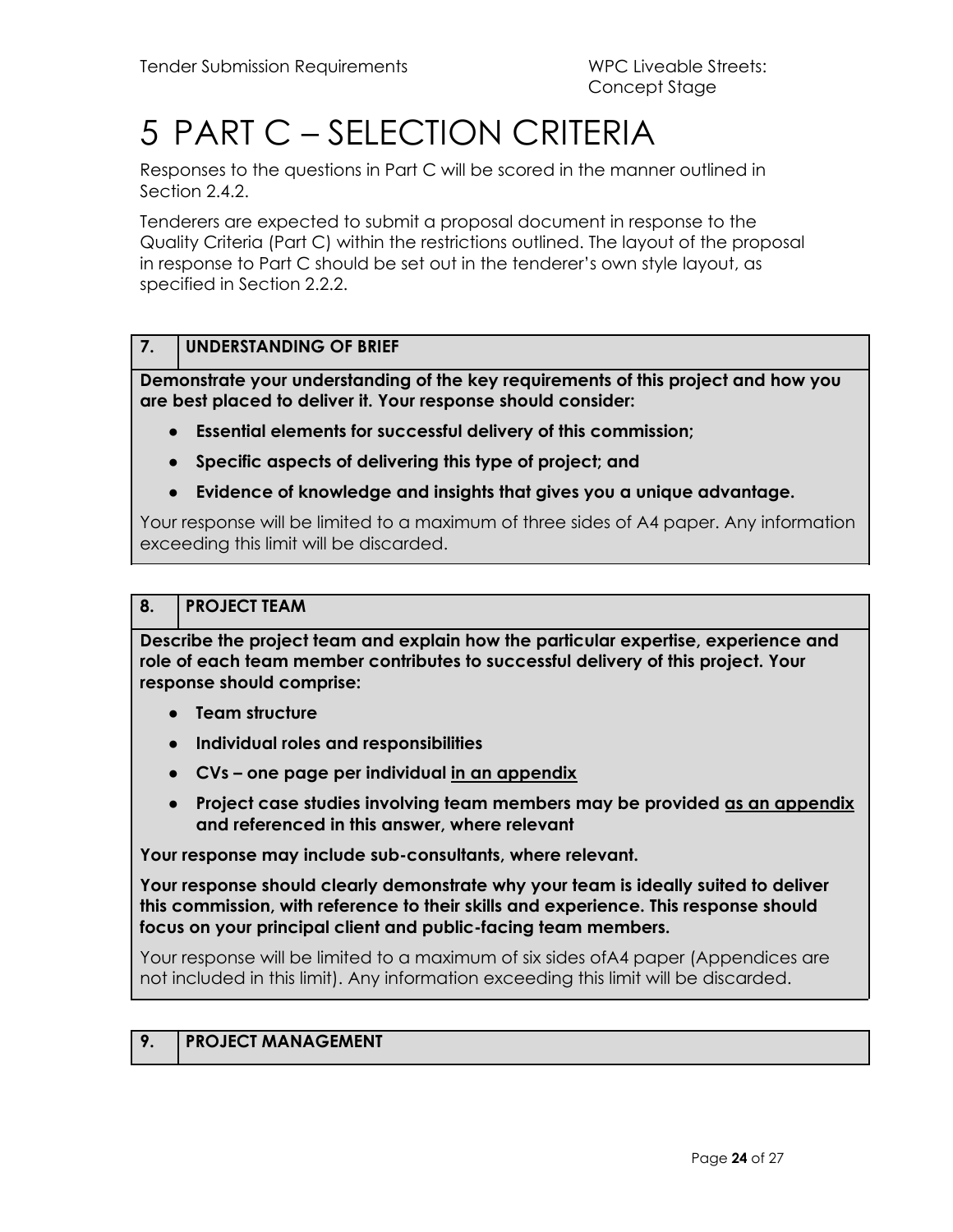**Explain how you will manage the project to ensure the quality, programme and budget meets the client's expectations. Your response should include:**

- The management structure and interface with project governance;
- Suitability of the management team (reference can be made to CVs in an appendix where relevant);
- Specifically in relation to this project, describe the process of delivering:
	- o Effective client management and communication;
	- o Quality outputs;
	- o The work is on time; and
	- o Within agreed budgets.

**Your response may make reference to Quality Assurance systems, but should avoid policy and jargon and focus on how you deliver best practice.**

Your response will be limited to a maximum of two sides of A4 paper (CVs not included in this limit). Any information exceeding this limit will be discarded.

#### **10. METHODOLOGY**

**Outline your methodology for delivering the commission.**

**Your response should meet and exceed the minimum requirements of the Project Specification. Specific reference to any aspects of your methodology that differ from the specification should be highlighted and explained.**

**Details of any early risk analysis should be included in this answer.**

**Relevant project case studies may be included in this answer or referred to in an appendix.**

**Please note that, as detailed in the Project Specification, work and costs associated with any Surveys should be detailed as part of this answer but not included as part of your tender price.**

**Your response to this question will form the basis of the contract deliverables and therefore should contain a sufficient level detail to be used for this purpose.**

There is no page limit to this question, however any information deemed not relevant to this answer will not be considered for evaluation.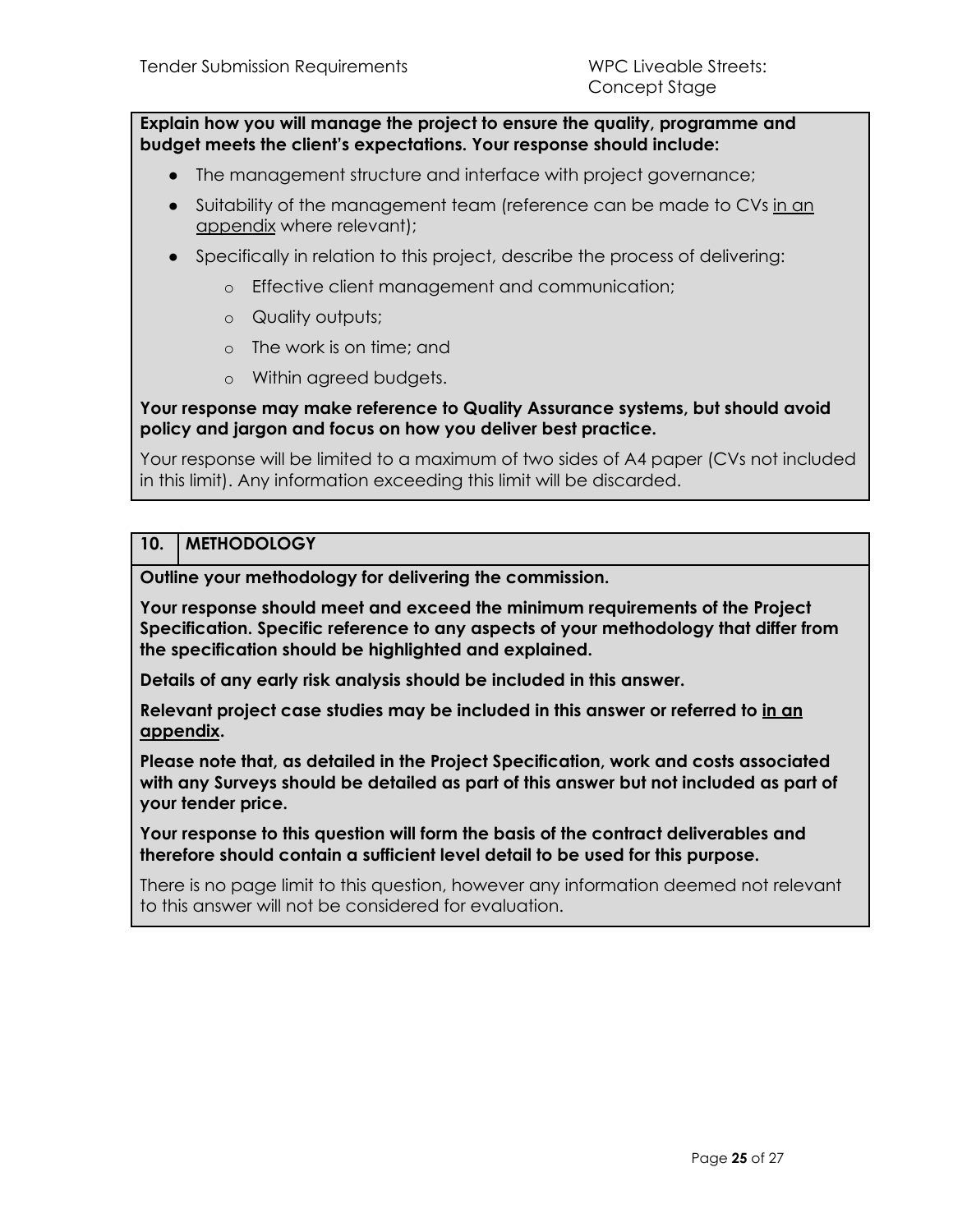## <span id="page-25-0"></span>6 PART D – PRICE

Tenderers will submit a fixed price for this commission, in £Sterling excluding VAT. Prices will be scored in the manner outlined in Section 2.4.3.

## <span id="page-25-1"></span>6.1 Priced Activity and Resource Schedule

Tenderers will submit a priced activity and resource schedule, comprising as a minimum:

- Project tasks and Stages
- Team member rates:
- Team member time allocations and fees for each task;
- Team member and sub-contractor expenses relevant to each task;
- Stage time (for each team member), expenses and fee sub-totals; and
- Total project time (for each team member), expenses and fee.

All prices must be stated in £Sterling and exclude VAT.

### <span id="page-25-2"></span>6.2 Tender Price

Tenderers must complete Table 6.1 provided below.

#### *Table 6.1 – Tender Price*

| Project<br><b>Stage</b>                    | <b>Staff time costs</b> | Other costs<br>and<br>expenses | Sub-Total |
|--------------------------------------------|-------------------------|--------------------------------|-----------|
| $\mathbf 0$                                |                         |                                |           |
| 1                                          |                         |                                |           |
| 2 <sup>1</sup>                             |                         |                                |           |
| <b>TOTAL</b><br><b>PRICE</b><br>(excl VAT) |                         |                                |           |
| <b>VAT</b>                                 |                         |                                |           |